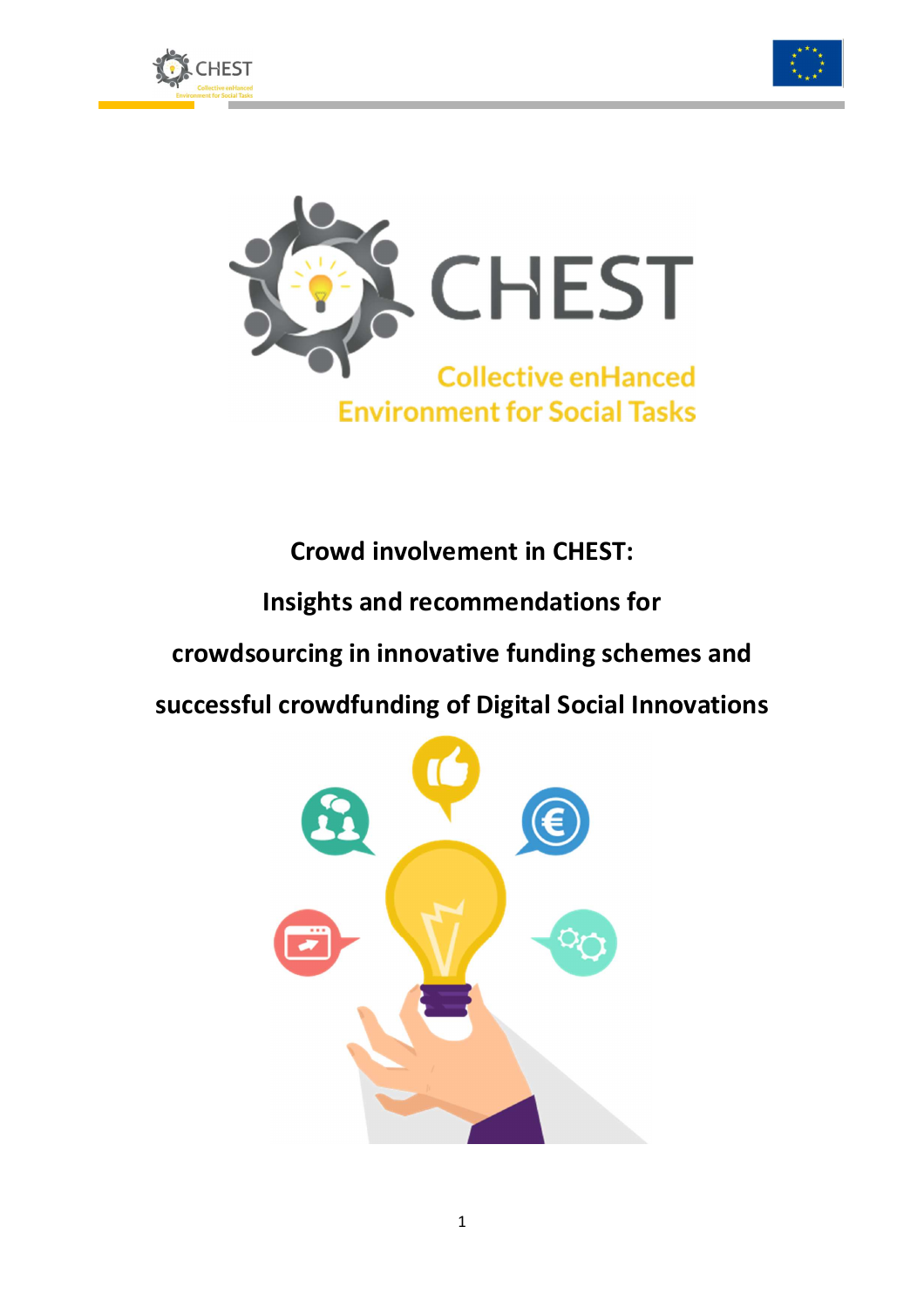



# **Table of Content**

| $\mathbf{1}$ |       |       |                                                                                         |  |  |  |  |
|--------------|-------|-------|-----------------------------------------------------------------------------------------|--|--|--|--|
| 2            |       |       |                                                                                         |  |  |  |  |
|              | 2.1   |       |                                                                                         |  |  |  |  |
|              | 2.2   |       |                                                                                         |  |  |  |  |
|              | 2.3   |       |                                                                                         |  |  |  |  |
| 3            |       |       |                                                                                         |  |  |  |  |
|              | 3.1   |       |                                                                                         |  |  |  |  |
|              | 3.2   |       |                                                                                         |  |  |  |  |
|              | 3.3   |       |                                                                                         |  |  |  |  |
|              | 3.4   |       | Guidelines for planning and implementing a successful crowdfunding campaign for DSI  15 |  |  |  |  |
|              | 3.4.1 |       | Step 1: Decide if crowdfunding is appropriate for your project  16                      |  |  |  |  |
|              |       | 3.4.2 |                                                                                         |  |  |  |  |
|              | 3.4.3 |       | Step 3: Develop awareness of your project and create a community  17                    |  |  |  |  |
|              | 3.4.4 |       |                                                                                         |  |  |  |  |
|              | 3.4.5 |       |                                                                                         |  |  |  |  |
|              | 3.4.6 |       |                                                                                         |  |  |  |  |
|              | 3.4.7 |       |                                                                                         |  |  |  |  |
|              | 3.4.8 |       |                                                                                         |  |  |  |  |
| 4            |       |       |                                                                                         |  |  |  |  |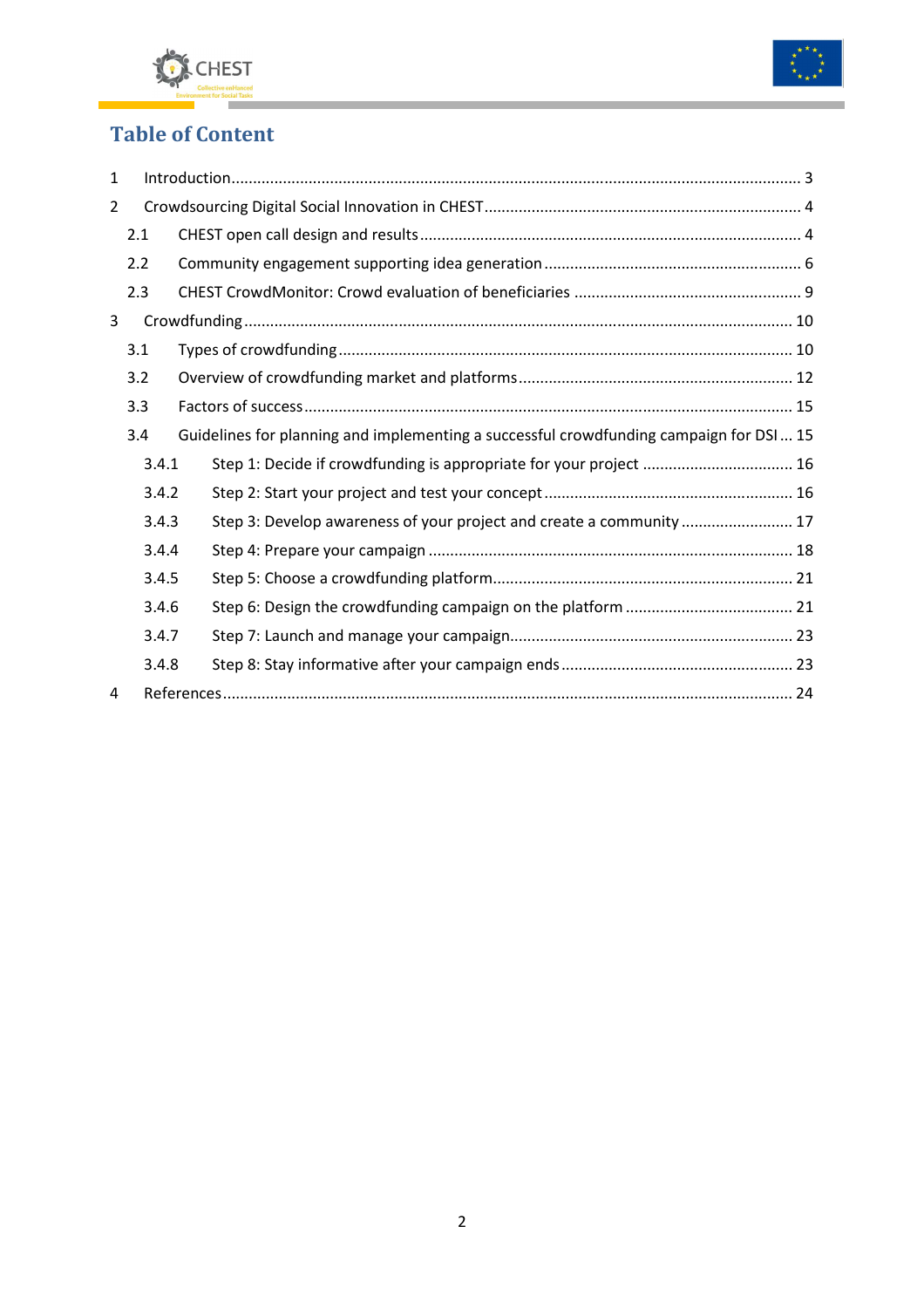



# **1 Introduction**

Online communities – also often referred to as 'the crowd' – have been playing an increasingly important role in supporting grassroots initiatives in the area of social innovation and sustainability. It is crucial for almost all Digital Social Innovations (DSI) to build a vibrant community because one of their key aspects is that of a conjoint development, a process of collective learning. Social innovation does not happen with the lone genius coming up with an out-of-the-box solution in a moment of 'Eureka!' Instead, ideas start as possibilities that are only incompletely understood by their inventors. They evolve by becoming more explicit and more formalized, as best practice is worked out and tested against social needs (together with the target users), and as organisations develop experience about how to make them work.

Apart from knowledge sharing in order to achieve changes in lifestyle, production or consumption patterns, CHEST emphasized more participatory democratic processes leveraging the emerging network effect. This means that the involved participants are both, the users and the co-producers to the initiative. They are no longer seen as mere consumers but rather as active users and co-creators resulting in their deeper motivations to participate in the innovation process. Consequently, DSI aim to change the way involved participants behave and interact collaboratively leveraging the power of collective intelligence through open digital technologies in order to achieve a better social, economic and environmental sustainability.

A central goal of CHEST is to explore new ways of fostering Digital Social Innovations in Europe implementing different means and modules supporting that goal. Consequently, CHEST is more than only a platform running an idea competition providing seed funding to social innovators. It is a decentralized connected platform for Digital Social Innovations integrating a mix of technical (online) modules, on-site measures and best practice guidelines supporting grassroots initiatives through seed funding, collaborative knowledge and through the extended community of experts and other stakeholders (multipliers, social innovators and target groups).

This document summarizes the various ways in which CHEST has fostered crowd and community involvement in Digital Social Innovations aiming to provide insights and guidance for Social Innovators as well as recommendations for the design of future funding initiatives similar to CHEST. Firstly, CHEST has been implementing approaches of open innovation in the field of DSI crowdsourcing, selecting and funding the best ideas tackling societal challenges in three open calls. CHEST also experimented with possibilities to include online communities in the monitoring and evaluation of its beneficiaries. The main insights are highlighted in chapter 2 (for more details see D2.2 Open Call report). Finally, we also aimed to provide support for our beneficiaries beyond the CHEST funding period and also to the numerous applicants with great ideas that did not receive funding under CHEST. For them – and for the wider social innovation community – we have developed a best practice guideline on running successful crowdfunding campaigns for social innovators. The main takeaways for social entrepreneurs are provided in section 3 of this document (for further details see deliverable D5.2 Best-practice guide for crowd funding).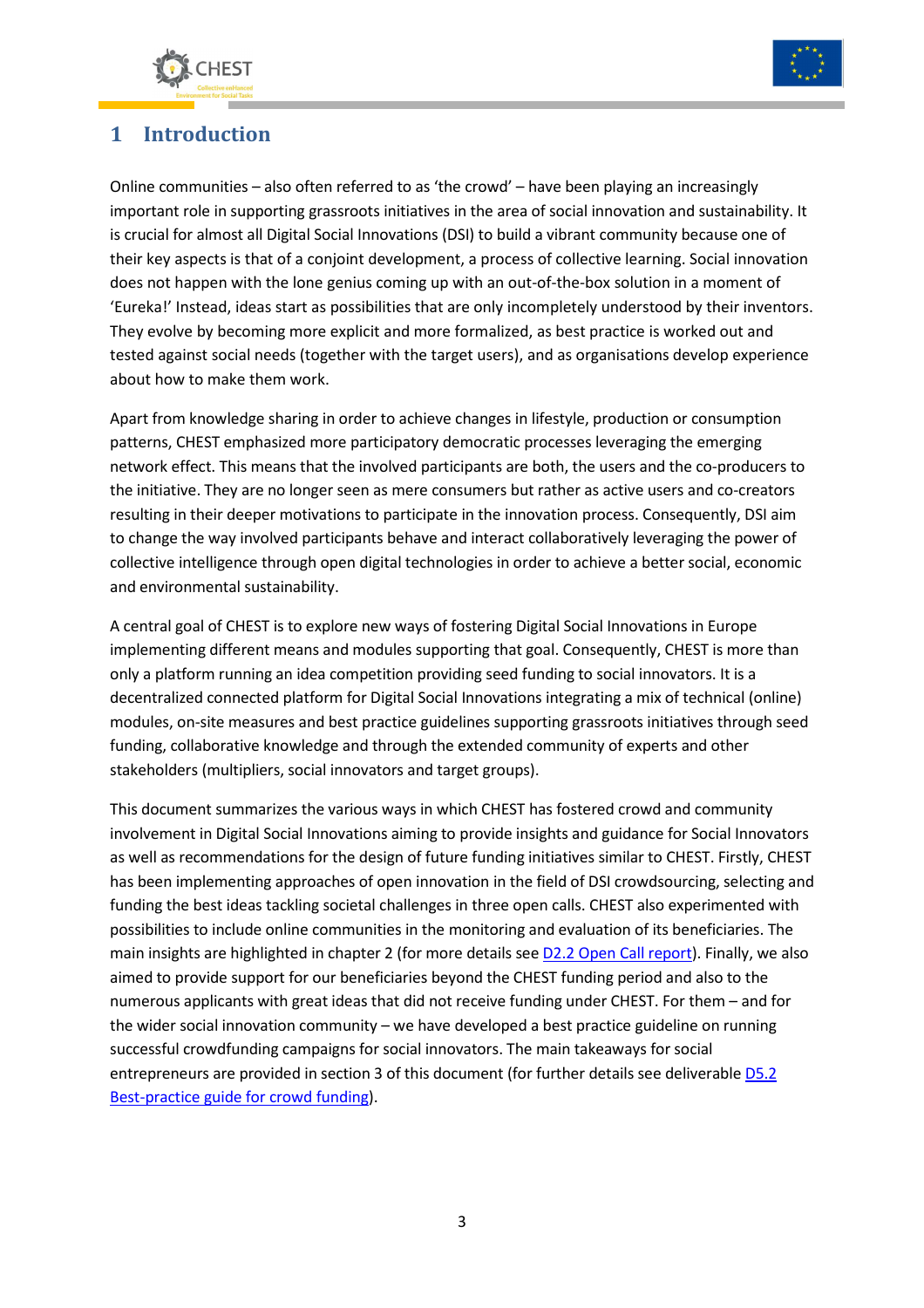



# **2 Crowdsourcing Digital Social Innovation in CHEST**

Generally speaking, 'crowdsourcing' describes the wider trend of curating a large number of inputs from the crowd to generate valuable insights. It is often based on the framework of collective intelligence [LEV97], the idea that knowledge is the most accurate when it consists of inputs from a distributed population – 'all of us together are smarter than any one of us individually'. The opposite of collective intelligence is relying on a single agent, for example, a knowledgeable expert. The concept of collective intelligence has been popularized as the wisdom of crowds, and crowdsourcing can be defined as a tool to gather collective intelligence for certain tasks. Related concepts to crowdsourcing are co-creation and open innovation and CHEST explored ways to make use of both in different dimensions. The open innovation approach has been implemented in the open call design (section 2.1), co-creation has been stipulated through community engagement in the idea generation (section 2.2) within the projects of the CHEST beneficiaries and also

One key aspect of social innovation as envisioned by CHEST is that of a conjoint development, a process of collective learning. Social innovation does not happen with the lone genius coming up with an out-of-the-box solution in a moment of 'Eureka!' Instead, ideas start as possibilities that are only incompletely understood by their inventors. They evolve by becoming more explicit and more formalized, as best practice is worked out and tested against social needs (together with the target users), and as organisations develop experience about how to make them work. Consequently, Social innovation in a more encompassing way can be understood to comprise also the entire process by which new responses to social needs are developed in order to deliver better social outcomes. This process can be described as consisting of four main stages:

- 1. Identification of new/unmet/inadequately met social needs;
- 2. Development of new solutions in response to these social needs;
- 3. Evaluation of the effectiveness of new solutions in meeting social needs;
- 4. Uptake and scaling of the most effective developed solutions and practices.

Apart from knowledge sharing in order to achieve changes in lifestyle, production or consumption patterns, CHEST emphasizes more participatory democratic processes leveraging the emerging network effect. This means that the involved participants are both, the users and the co-producers to the initiative. They are no longer seen as mere consumers but rather as active users and co-creators resulting in their deeper motivations to participate in the innovation process. Consequently, DSI aim to change the way involved participants behave and interact collaboratively leveraging the power of collective intelligence through open digital technologies in order to achieve a better social, economic and environmental sustainability.

## **2.1 CHEST open call design and results**

A central goal of CHEST was to support a large variety of initiatives at different stages of the project life cycle. Therefore, we decided to split the competition into three different strands. Consequently, there were three **open calls** implemented with different amounts of seed funding:

- 1. In Call 1 the Call for Ideas 30 ideas for a pre-seed-funding of up to  $€ 6.000$  each.
- 2. In Call 2 the Call for Partners 5 projects with up to € 150.000
- 3. In Call 3 the Call for Prototypes –24 projects with up to € 60.000 each.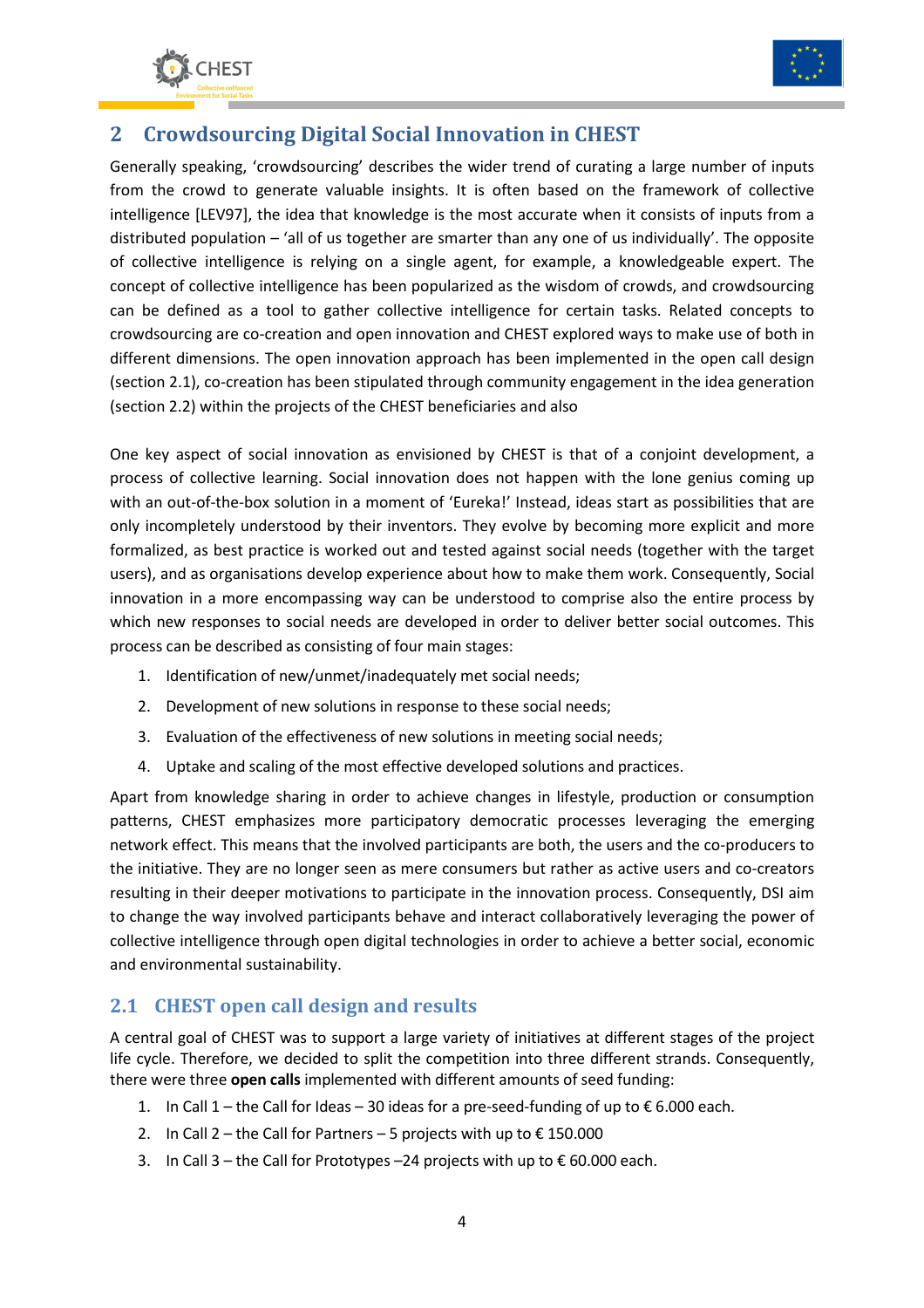



Each call had its own target group:

- 1. Call 1 aimed to support Ideators like students and creative individuals, basically anyone with a good idea. The funding should be spent to explore the technical feasibility, social impact potential or commercial viability of this idea.
- 2. Call 2 aimed to support the development of 'market ready' products or services. We will fund projects that take an initial idea or basic research to a stage that could be classified as ready for deployment/initial application within its target 'market'.
- 3. The target group of Call 3 was two-fold: On the one hand, we seek to offer prolonged support to the best projects that were derived from Call 1. On the other hand, the call also invited submissions from new applicants – or from applicants that applied for Call 1 but didn't make it into the top 30 ideas. Activities should aim to advance an idea through to the development of a prototype or demonstrator of a product or service. Winners should include prototype development, trials, testing, and the development of a business plan indicating routes for future exploitation.

With regard to the large diversity of social innovation definitions (outlined in section **Fehler! Verweisquelle konnte nicht gefunden werden.**), we aimed to explore different types of Social Innovation existing in society. Key questions to be assessed were: Which ideas or initiatives are emerging beyond that collaborative approach? What can we learn from them by expanding our understanding of what current forms of Social Innovations are and how they can be supported? Therefore, CHEST followed a two-fold approach:

- 1. To foster Social Innovation ideas based on collective approaches in Calls 2 and 3
- 2. While at the same time remain as open as possible to different approaches in Call 1 because Social Innovation by definition is a grassroots phenomenon

Over all three open calls, CHEST has received 455 different ideas and proposals, of which we have funded 59 initiatives. Once selected, we have requested all CHEST winners to think of ways to improve their projects by integrating or  $-$  if already present  $-$  further elaborating collaborative approaches.

Explore and stimulate different types of Social Innovations

Call 1: Generate the widest possible range of ideas for Social Innovation Call 2: Have the selected projects find ways to incorporate collaborative approaches

Call 3: Special focus on collaborative approaches through gateway question on Digital Social Innovation

What can we learn from emerging grassroots ideas to expand our understanding of what current forms of Social Innovations are and how we can support them?

*Figure 1: Exploring the full potential of Social Innovations*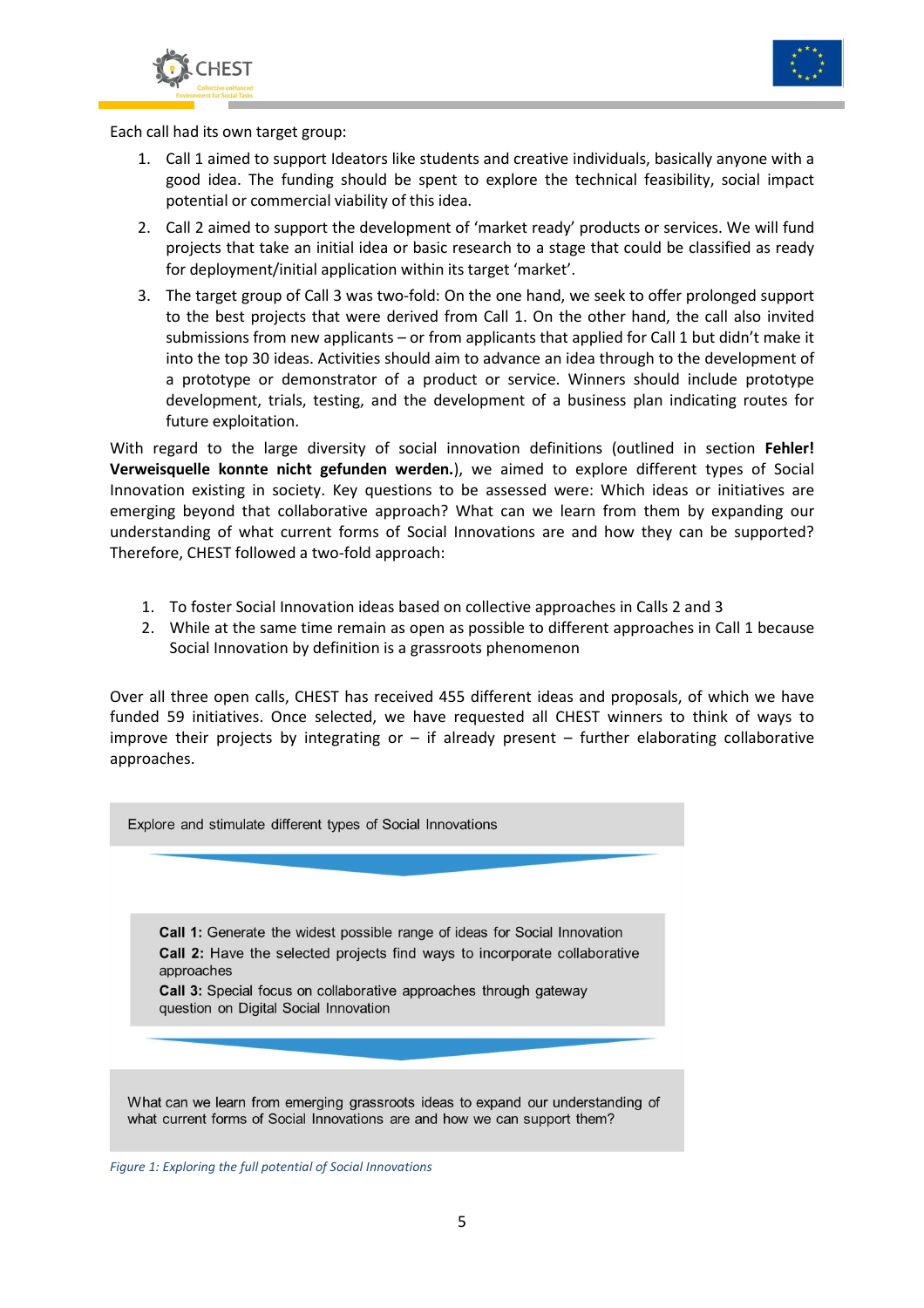



The goal of any open call should be to attract the widest possible range of applications from as many different applicants or applicant groups (and not from the usual suspects only) and with a high diversity in project size, maturity, novelty and geographic reach. Future initiatives similar to CHEST should take the following recommendations into account:

- Open Call design should aim to address projects of different sizes at different stages of the project life-cycle and with different funding volume requirements. An example of how this can be achieved are the funding levels of CHEST Call 1 (funding initial ideas with up to € 6.000), Call 2 (prototypes with up to € 60.000) and Call 3 ('market-ready' solutions with up to € 150.000) have been appropriate for the initiatives targeted.
- Ensure broad dissemination beyond the already established communication channels by developing a systematic communication strategy, e. g. like the one successfully applied by CHEST:
	- o Identify target countries / regions
	- o Communicate and disseminate the open call to direct target groups (potential applicants)
	- o In order to maximise outreach in an efficient and effective way, research key stakeholders and relevant institutions (multipliers)
	- o Communicate through them to act as multipliers into their region leveraging network effects

## **2.2 Community engagement supporting idea generation**

In order to carry out the CHEST Call 1 with the online idea submission, commenting and voting, we have managed to set up the CHEST online crowd with 4,983 users active in the CHEST Call for Ideas: 956 different users gave 1,141 comments and 4,886 users submitted 28,718 votes. And with CHEST following an experimental approach, one important goal was to gain deeper insights into the question how online crowds and communities can be engaged and involved in innovative funding schemes. The CHEST online crowd has especially been involved in the evaluation of ideas submitted to Call 1 and later on in the online assessment of the beneficiaries using the CHEST CrowdMonitor (see section 2.3). To enable a closer look at the role of our crowd and their dynamics, we collaborate closely with CATALYST<sup>1</sup> by integrating one of their open tools in CHEST, namely Edgesense. Applying Edgesense within CHEST is of mutual benefit for both CAPS-projects as it also provides valuable test results for CATALYST and the further improvement of the tool. Edgesense is a social network analytics tool augmenting online conversations (such as the commenting on and the voting of ideas on the CHEST platform) with network analytics aiming to foster collective intelligence processes. It allows network managers to take a step back from their networks and assess the overall structure of the interactions going on between the users of the community as well as the evolution of these interactions over time.

Through Edgesense we were able assess the underlying structure of the CHEST online crowd and the relations between single members or groups as well as their communications (in form of comments and voting). What we see in Figure 2 are the interactions taking place between CHEST users in form of comments on ideas and replies to other comments. Not surprisingly for a network like CHEST, the structure of the interactions largely mirrors the ideas posted with some of them receiving a high number of comments and these comments then attracting an also high number of replies. What we

<sup>&</sup>lt;sup>1</sup> CATALYST (http://catalyst-fp7.eu/) is an FP7 and fellow CAPS project that will develop and test collective intelligence tools and make them available, as open source solutions, to any interested communities.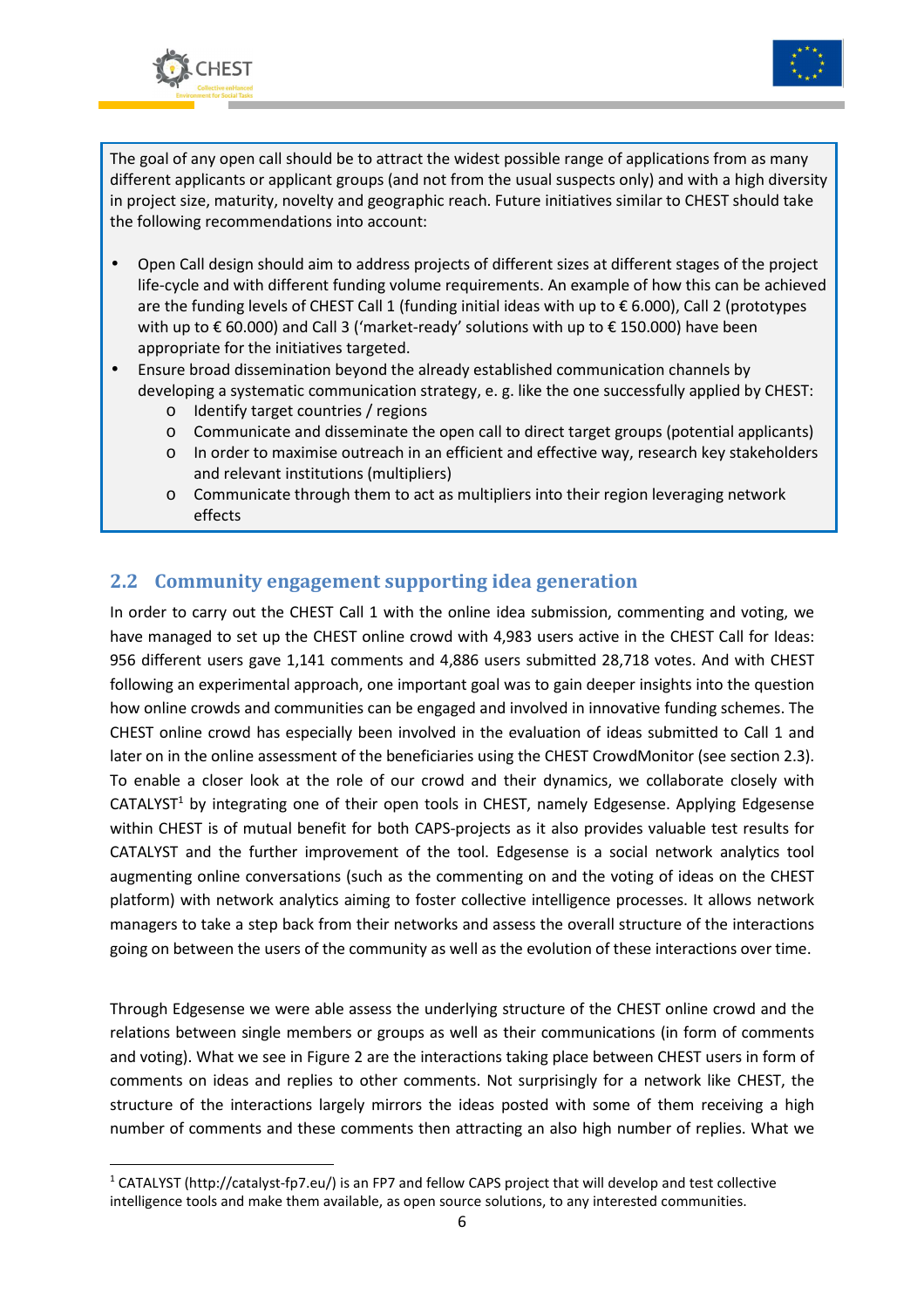



see is a network with different focuses resulting from 1030 comments given by 956 different users. This high share of 19 % of the users actively commenting shows that the CHEST crowd is very engaged in the topics because in similar settings their share is more likely to range between 1 and 10 % only. The flower-like artefacts seen in Figure 2 reflect ideas of users that attracted a huge amount of activity in form of many comments by other users. What we also see are connections between different dots showing that these users commented on several ideas. This shows that users did not only give feedback on those ideas for which they had been mobilized in the first place, but rather that initial community building with real interaction has taken place as users commented on different ideas and also on different comments given by other users. Furthermore, the fact that 171 of the 1030 comments were given by users who had also submitted an idea shows, that the crowd-based process of idea generation and improvement applied by CHEST has worked: A large share of ideators reacted on the feedback they received from the crowd. The network shows that some users were able to mobilize more activity than others, and these users are also potential multipliers for the further expansion of the CHEST community. Overall, the online crowd begins to transform into a community, which can be build by the beneficiaries for the development of their projects.



*Figure 2: Edgesense view of the shared idea generation and refinement within the CHEST online crowd* 

While Figure 2 shows the structure of the network based on the users' comments, Figure 3 visualizes the voting activity of CHEST Call 1. 4.886 out of 4.983 users voted on different ideas, giving a total of 28.851 votes. The picture shows a very dense network with many linkages between different dots resembling the high voting activity reached in CHEST. Each dot resembles a user that has posted one or more ideas himself (the more "central" dots of the network) or voted on an idea by a certain user (the more "peripheral" dots surrounding the central dots). Similar as in the network of comments (Figure 2) the lines between the dots show the activity that links two different users through a voting. Taking a closer look at some key users of the community we see that many users that have voted on many different ideas rather than supporting only one project for which they might have been mobilized by the submitter. Figure 4 shows one example of such a key user of the CHEST online crowd who has not submitted an idea himself but has voted on many different ideas.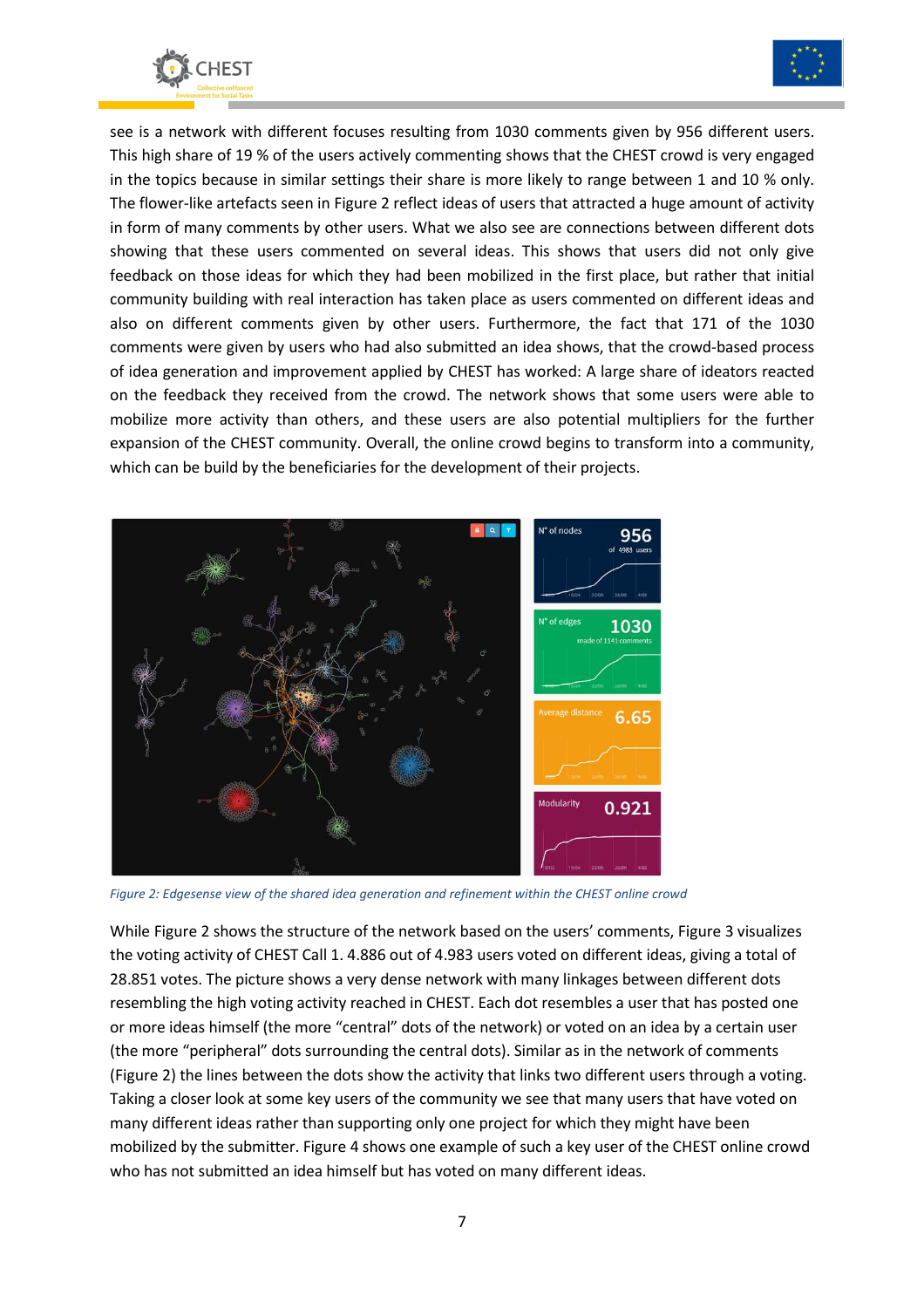







*Figure 3: Visualization of the CHEST voting activity Figure 4: High voting activity by one key user of the CHEST online crowd* 

Not surprisingly, many submissions (especially the winning ideas) gathered a strong community of supporters around their ideas. However, the example of such an idea with a strong supporting community visualized in Figure 5 shows also many connections reaching out and connecting different users, that have many links to other users, i. e. they voted on many different ideas. This means that the winners did not win because only of their supporters which they mobilized through their personal networks. In order to win they also needed to collect positive votes from other members of the CHEST online crowd.



*Figure 5: View of an idea submitted, which received extensive support from all over the CHEST online crowd*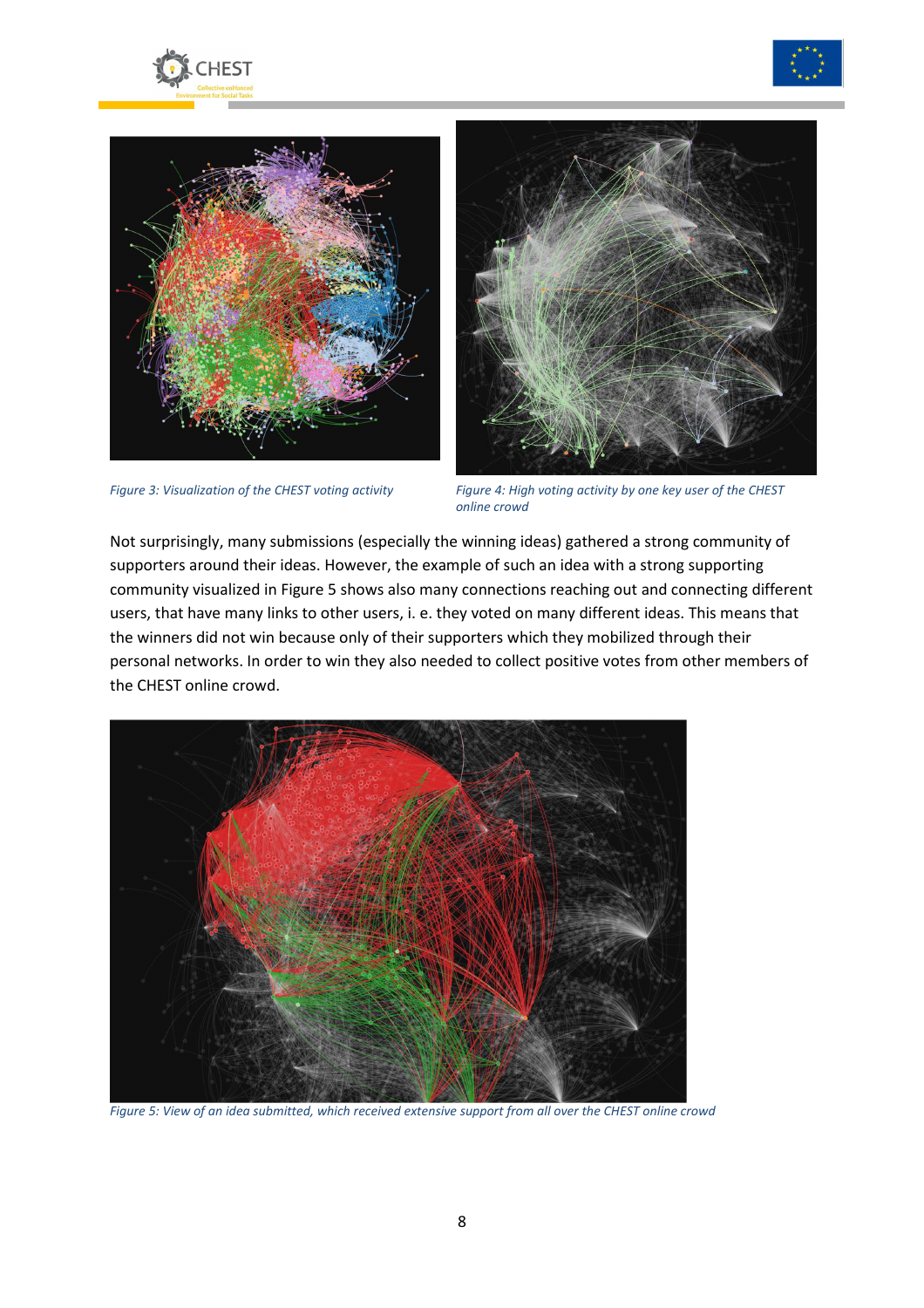



## **2.3 CHEST CrowdMonitor: Crowd evaluation of beneficiaries**

CHEST has successfully elicited and collected structured project-related feedback from the online community. 92 different users had given 103 ratings for the three questions on the CHEST CrowdMonitor for the five projects funded under Call 2 (repeated rating was allowed with an interval of five days after the prior rating) and 400 users delivered 429 assessments for Call 3 projects. Overall, such level of participation shows that the CHEST CrowdMonitor has been accepted by the community even though we had hoped for a somewhat larger number of participants in the evaluation of Call 2 projects. The received feedback of the online crowd has been largely positive for both Call 2 and Call 3 projects. Figure 6 shows an example of the CrowdMonitor assessment results for Call 2 beneficiaries.



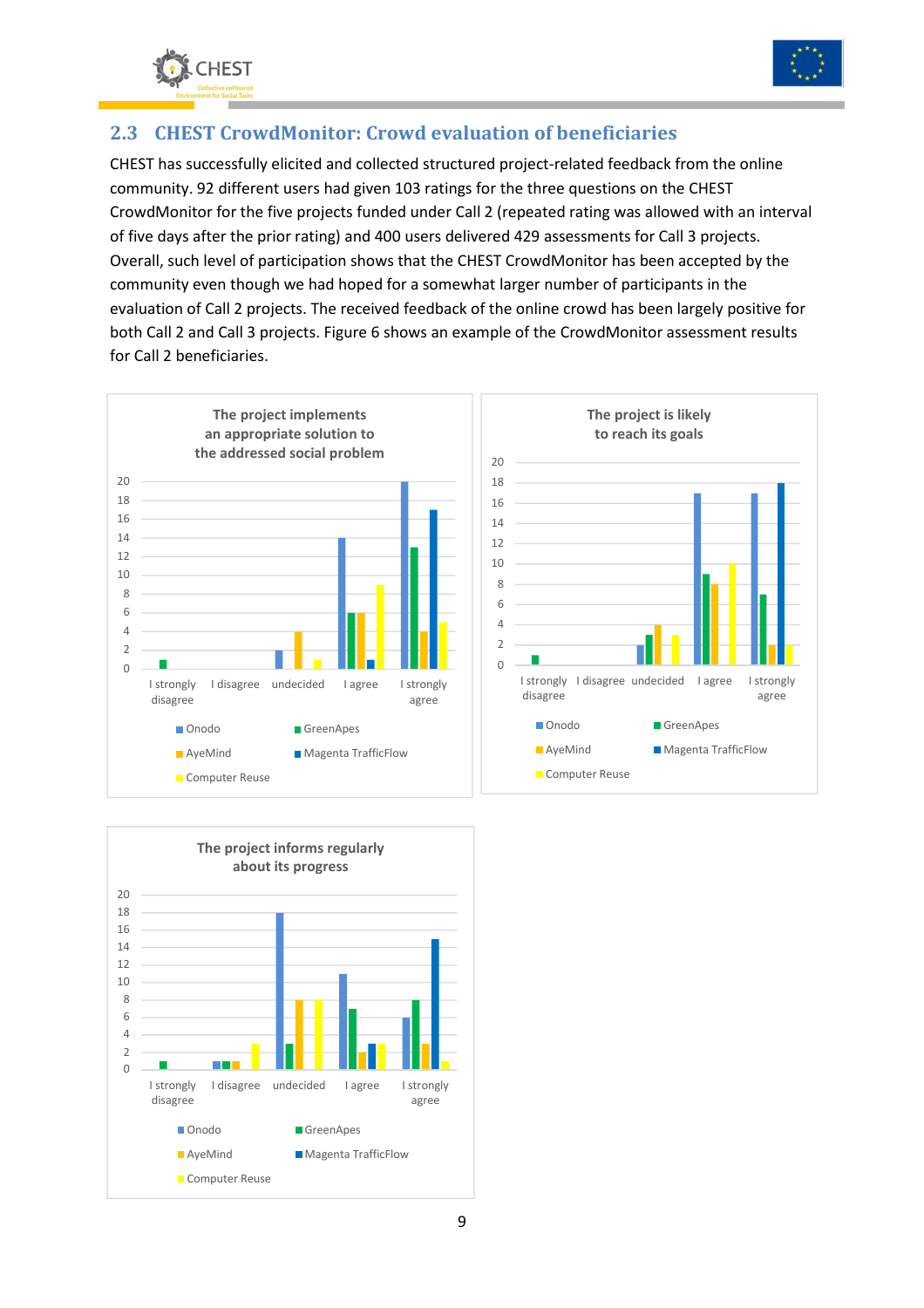



*Figure 6: Example of the results of the CrowdMonitor assessment of CHEST Call 2 projects* 

In the CrowdMonitor voting a large majority of the participants gave a positive or very positive assessment of the overall quality and approach of the projects. Again, the crowd perceived the progress the projects have been making so far as mostly positive to very positive. Mainly positive was also the perception about the efforts undertaken by each project to document its progress (with some difference only in a very few individual cases).

Overall, the assessment through the CHEST CrowdMonitor shows that almost all crowd evaluators highly valued the approaches of the beneficiary projects as appropriate for the societal challenges at hand as well as each project's progress. The relatively high number of undecided votes about the documentation of project progress indicates that there is a strong desire of the community for more regularity of information on individual steps in project implementation – in addition to otherwise successful communication and dissemination of project results. The beneficiaries could leverage this interest in the project progress by even more intensively involving such users in the projects'. This shows some potential for further improving the already very successful user involvement in co-design activities and community building of the beneficiary projects (see D2.3 for details).

## **3 Crowdfunding**

## **3.1 Types of crowdfunding**

Social innovators may face difficulties in obtaining funding through conventional financial options. Crowdfunding offers a financial alternative for social entrepreneurship. Crowdfunding platforms enable an entrepreneur to access funding from many different funders, that is, the crowd. Thus in order to attract funding from these potential funders, the entrepreneur must advertise the social venture to overcome the lack of information that potential funders may have. This report is concerned with the issue of financing social entrepreneurship and looks into how social entrepreneurs can exploit the resources of the crowd to finance their initiative.

Crowdfunding draws inspiration from concepts like micro-finance and crowdsourcing, but represents its own unique category of fundraising, facilitated by a growing number of internet sites devoted to the topic. As in any emergent field, the popular and academic conceptions of crowdfunding are in a state of evolutionary flux that makes complete definitions arbitrarily limiting. In one of the few published overviews of the topic, Schwienbacher and Larralde [SCH10] define crowdfunding as "an open call, essentially through the Internet, for the provision of financial resources either in form of donation or in exchange for some form of reward and/or voting rights in order to support initiatives for specific purposes."

However, even this expansive definition potentially leaves out examples that scholars in various fields have labelled "crowdfunding," including internet-based peer-to-peer lending and fundraising drives initiated by fans of a music group, among many other cases. For a deeper understanding of the field, it is therefore necessary to take a closer look at the different types that have evolved: crowddonating, crowdsponsoring, crowdinvesting and crowdlending [LEI12]. The following table provides an overview of the four main types of crowdfunding and their typical attributes.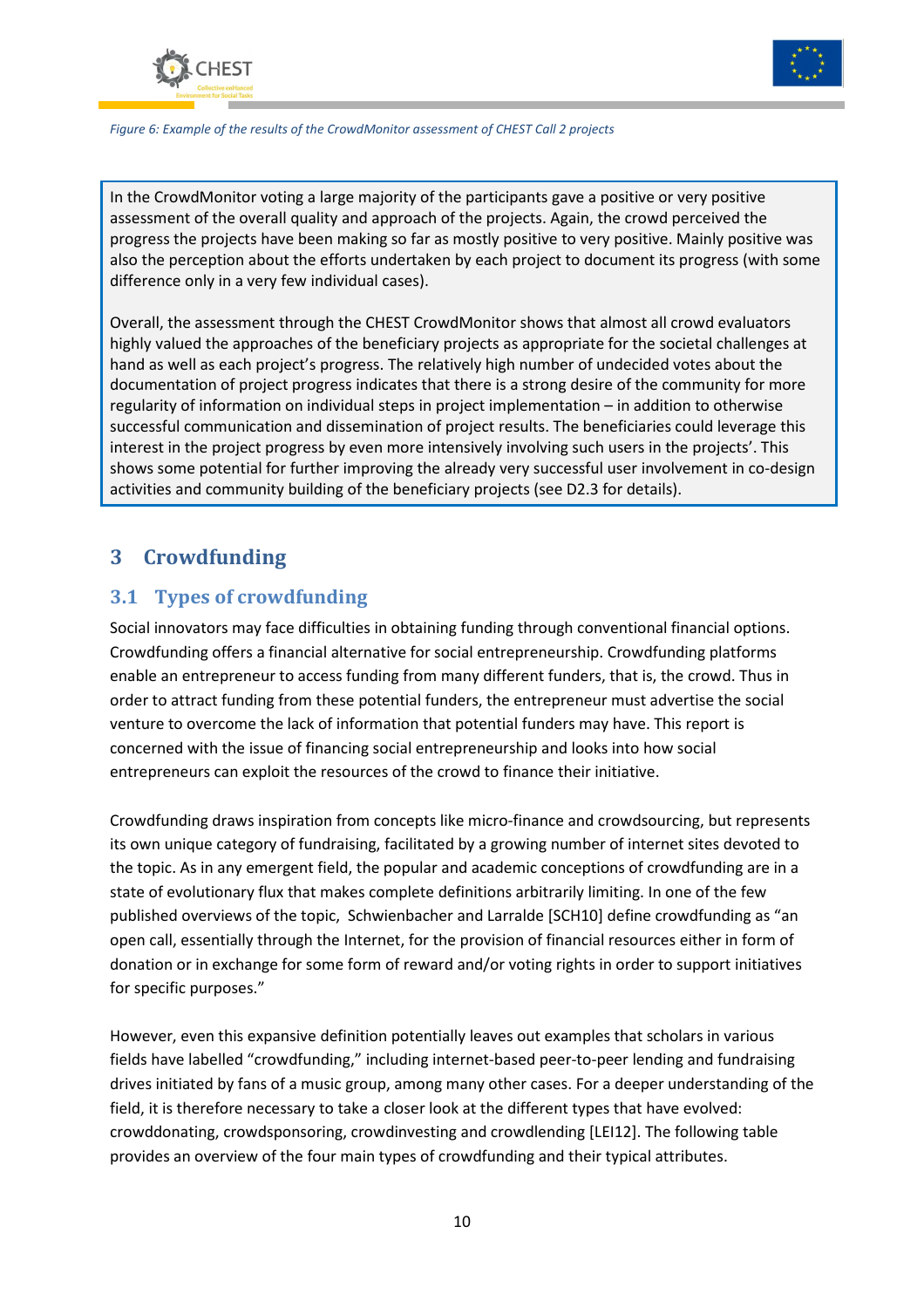|                                        | Crowdsponsoring                                                                                                                                                                                                          | Crowddonating                                                                                                                                        | Crowdinvesting                                                                                                                                                                                                                            | Crowdlending                                                                                                                                                                      |
|----------------------------------------|--------------------------------------------------------------------------------------------------------------------------------------------------------------------------------------------------------------------------|------------------------------------------------------------------------------------------------------------------------------------------------------|-------------------------------------------------------------------------------------------------------------------------------------------------------------------------------------------------------------------------------------------|-----------------------------------------------------------------------------------------------------------------------------------------------------------------------------------|
| <b>Operational</b><br>aspects          | Exchange of product, memento,<br>experience, thanks<br>Low to high risk for capital goal<br>Medium risk for typical individual<br>contribution<br>Enforced time limit of campaigns                                       | <b>Exchange of thanks</b><br>Low risk for capital goal<br>Low risk for typical individual<br>contribution<br>Enforced time limit of campaigns        | Exchange of ownership<br>High risk for capital goal<br>High risk for typical individual<br>contribution<br>No enforced time limit of campaigns                                                                                            | Return of principle plus interest<br>Medium risk for capital goal (but<br>wide variety)<br>Medium risk for typical individual<br>contribution<br>Enforced time limit of campaigns |
| <b>Typical</b><br>starters             | Starters composed of teams and<br>individuals<br>Starters have project experience                                                                                                                                        | Starters composed of teams and<br>individuals<br>Starters have project and/or research<br>experience                                                 | Starters composed of teams<br>Starters have project and business<br>experience                                                                                                                                                            | Starters composed of individuals<br>Often, but not always, starters have<br>project experience                                                                                    |
| <b>Typical</b><br>projects             | Suitable for projects and products<br>From conceptual to prototype stage<br>of business cycle                                                                                                                            | Suitable for projects<br>Typically at conceptual stage of life<br>cycle                                                                              | Suitable for products<br>Typically at growth stage of business<br>cycle                                                                                                                                                                   | Suitable for projects<br>No prominent stage of life cycle                                                                                                                         |
| <b>Motivation of</b><br><b>backers</b> | Rewards<br>Being part of the project                                                                                                                                                                                     | Philanthropic incentives                                                                                                                             | Investment                                                                                                                                                                                                                                | Investment                                                                                                                                                                        |
| <b>Technological</b><br>aspects        | Social network connections<br>intensively used<br>Main communication tools:<br>Comments and updates<br>Main support tools: Funding and<br>rewards fulfilment<br>Platforms provide transparency of<br>project and founder | Main communication tools:<br>Comments, results and updates<br>Main support tool: Funding<br>Platforms provide transparency of<br>project and founder | Main communication tools:<br>Conference calls, finance reports<br>Main support tools: Screening and<br>qualification of backers, business<br>valuation<br>Platforms typically constrain<br>information sharing<br>Founders choose backers | No prevalent communication tools<br>Main support tools: Funding, data<br>downloads for backers<br>Platforms provide transparency of<br>loan risk and past loan performance        |
| <b>Example</b><br>platforms            | startnext.de<br>kickstarter.com<br>indiegogo.com                                                                                                                                                                         | experiment.com<br>betterplace.org<br>altruja.de                                                                                                      | equinet.com<br>innovestment.de<br>seedmatch.de                                                                                                                                                                                            | prosper.com (peer-to-peer lending)<br>smawa.de (peer-to-peer lending)<br>kiva.org (microlending)                                                                                  |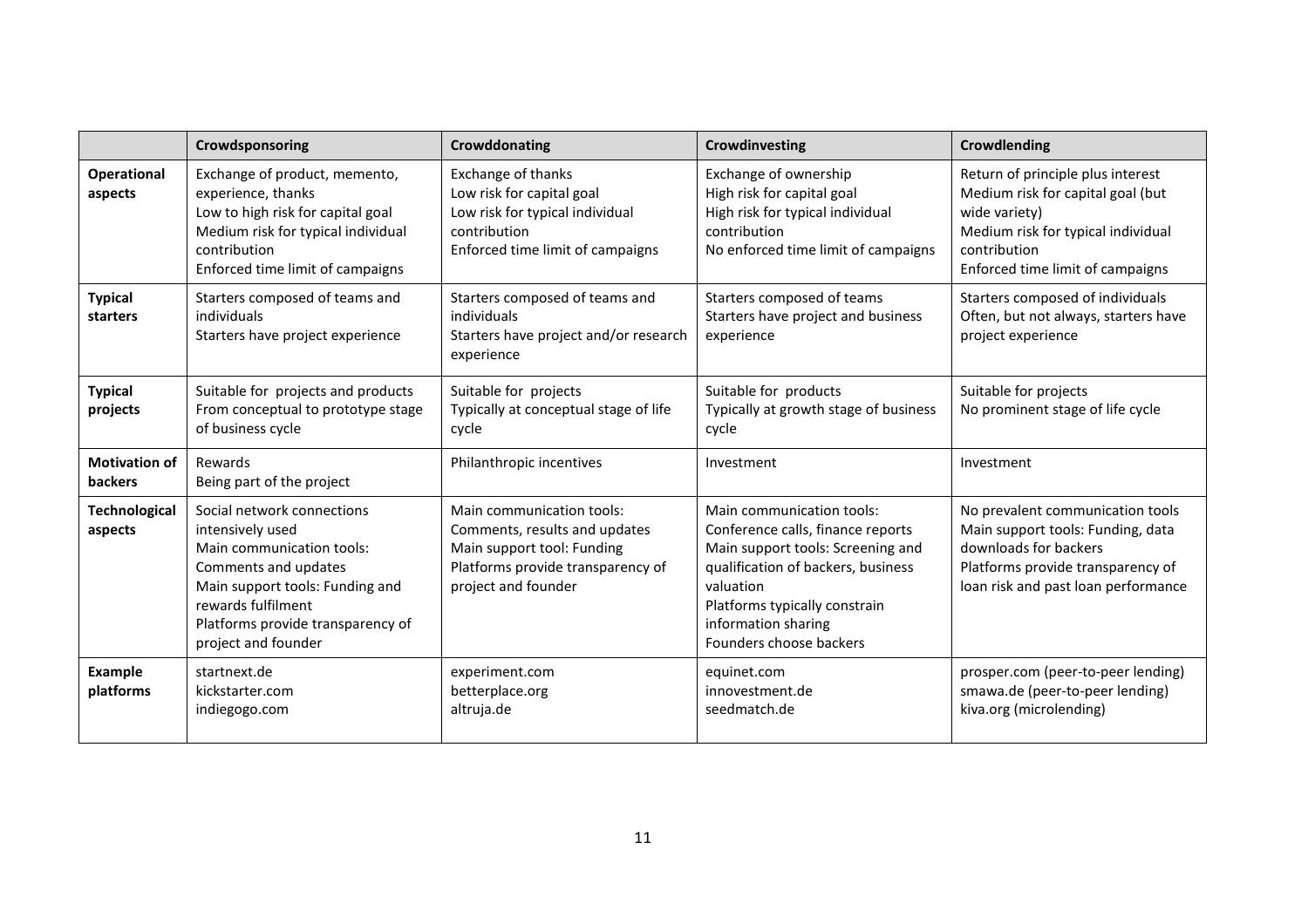



## **3.2 Overview of crowdfunding market and platforms**



The crowdfunding market has seen an enormous rise over the last decade with thousands of successful campaigns run. The number of platforms available has also seen significant growth. They have different target groups and implement different business models:

- **Threshold pledge models**: In the **All-Or-Nothing (AON)** model, starters set a capital-raising goal below which they do not keep any of the pledged funds, and the crowd does not get any reward. In the **Keep-It-All model (KIA)**, by contrast, the starter can keep the entire pledged amount, regardless of whether or not the stated capital raising goal is reached.
- **Micro-lending models** broker small credits on a peer-to-peer basis.
- **Investment or equity models** split the capital raised into equity shares of the venture.
- In the holding model the platform operator creates a subsidiary company as an individual holding for each of the crowdfunding ventures.
- The **club model** recruits potential funders from the crowd as members of a closed circle, which acts like an investment club.

Crowdfunding platforms are the intermediaries that act as facilitators for crowdfunding. At present, many new platforms evolve on all continents, each attempting to offer novel features and business models. Figure 7 and Table 1 provide an overview of a selection of relevant crowdfunding platforms worldwide.



*Figure 7: Geographical range of and cumulated amount of money paid out by selected crowdfunding platforms*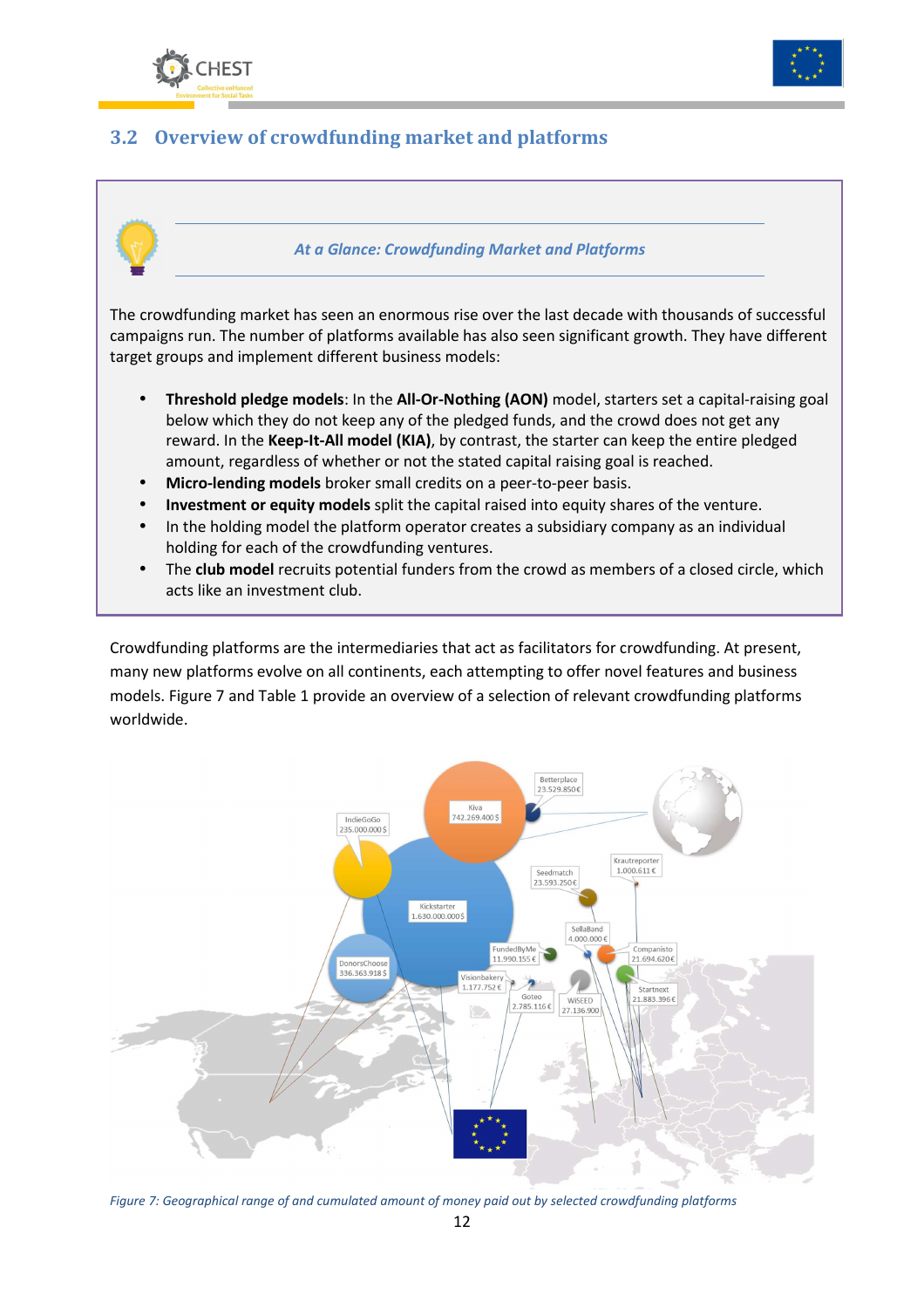#### *Table 1: Overview of selected crowdfunding platforms*

| <b>Platform</b><br>(country)          | <b>Sector</b>                             | <b>Platform</b><br>start<br>date | <b>Main target</b><br>group                    | <b>Crowdfunding</b><br>model(s)   | <b>Platform</b><br><b>business</b><br>model  | No. of<br>successful<br>projects<br>(success<br>rate) | Avg. Amount<br>of money<br>pledged per<br>project | <b>Cumulated</b><br>amount of<br>money paid out<br>in total | Avg.<br>pledge per<br>supporter | <b>Costs for submitter</b>                                                   |
|---------------------------------------|-------------------------------------------|----------------------------------|------------------------------------------------|-----------------------------------|----------------------------------------------|-------------------------------------------------------|---------------------------------------------------|-------------------------------------------------------------|---------------------------------|------------------------------------------------------------------------------|
| <b>Kickstarter</b><br>$(US + EU)$     | Any                                       | 2009                             | Non-profit,<br>For profit /<br>commercial      | Crowdsponsoring                   | Threshold<br>pledge                          | 90.688<br>(37%)                                       | 7.746 \$                                          | 1.630.000.000\$                                             | 204 <sub>5</sub>                | 5 % of total funding budget,<br>special rate for small pledges               |
| Companisto<br>(DE)                    | Startups,<br>Real estate                  | 2011                             | For profit /<br>commercial                     | Crowdinvesting                    | Threshold<br>pledge                          | 45<br>(n.a.)                                          | 482.103€                                          | 21.694.620€                                                 | n.a.                            | 10 % of total funding budget<br>+ administrative fee                         |
| <b>WiSEED</b><br>(FR)                 | Startups,<br>Real estate                  | 2002                             | For profit                                     | Crowdinvesting                    | Holding<br>model                             | 76<br>(n.a.)                                          | 357.064€                                          | 27,136,900€                                                 | n.a.                            | Between 5 and 20 % of the<br>funding budget                                  |
| IndieGoGo <sup>2</sup><br>$(US + EU)$ | Any                                       | 2007                             | Non-profit,<br>For profit /<br>commercial      | Crowdsponsoring                   | Threshold<br>pledge,<br>flexible<br>fundings | 24.750<br>(9%)                                        | $9.495$ \$                                        | 235.000.000\$                                               | n.a.                            | 5 % of total funding budget<br>(AON + KIA), 25 % discount<br>for non-profits |
| SellaBand<br>$(NL + DE)$              | <b>Music</b>                              | 2006                             | Non-profit,<br>For profit /<br>commercial      | Crowdsponsoring<br>Crowdinvesting | Investment                                   | n.a.                                                  | n.a.                                              | 4.000.000€                                                  | n.a.                            | 15 % of total funding budget                                                 |
| <b>Startnext</b><br>(DE/A/CH)         | Any<br>(focus on<br>creative<br>projects) | 2010                             | Non-profit,<br>For profit /<br>commercial      | Crowdsponsoring<br>Crowdinvesting | Threshold<br>pledge                          | 2.903<br>(56 %)                                       | 7.538€                                            | 21.883.396€                                                 | n.a.                            | Transaction fee:<br>4%.<br>optional donation<br>supporting startnext         |
| Goteo<br>$(ES + EU)$                  | Social                                    | 2010                             | Non-profit,<br>For profit /<br>social business | Crowddonating<br>Crowdsponsoring  | Threshold<br>pledge                          | 413<br>(69%)                                          | $6.743 \notin$                                    | 2.785.116€                                                  |                                 | 48 € 4 % of total funding budget                                             |
| Krautreporter<br>(DE)                 | Journalism                                | 2014                             | Non-profit                                     | Crowdsponsoring                   | Club model                                   | n.a.                                                  | n.a.                                              | 1.000.611€                                                  | 57€                             | None, platform is financed<br>by shares of membership<br>fees                |
| Visionbakery<br>$(DE + EU)$           | Any                                       | 2010                             | Non-profit,<br>For profit /<br>commercial      | Crowddonating<br>Crowdsponsoring  | Threshold<br>pledge                          | 274<br>(57%)                                          | 3.597€                                            | 1.177.752€                                                  | 55€                             | 11,9 % of total funding<br>budget                                            |
| Seedmatch<br>(DE)                     | Startups                                  | 2011                             | For-profit                                     | Crowdinvesting                    | Threshold<br>pledge                          | 81<br>(n.a.)                                          | 291.275€                                          | 23.593.250€                                                 | 965€                            | Between 5 and 10 % of total<br>funding budget                                |
| <b>Betterplace</b><br>$(DE +$         | Social                                    | 2007                             | Non-profit                                     | Crowddonating                     | Threshold<br>pledge                          | 14000<br>(n.a.)                                       | 1.680€                                            | 23.529.850€                                                 | n.a.                            | Free, optional donation from<br>starters and backers                         |

<sup>2</sup> IndieGoGo does not publish campaign statistics. The data presented here is based on an analysis by https://www.krowdster.co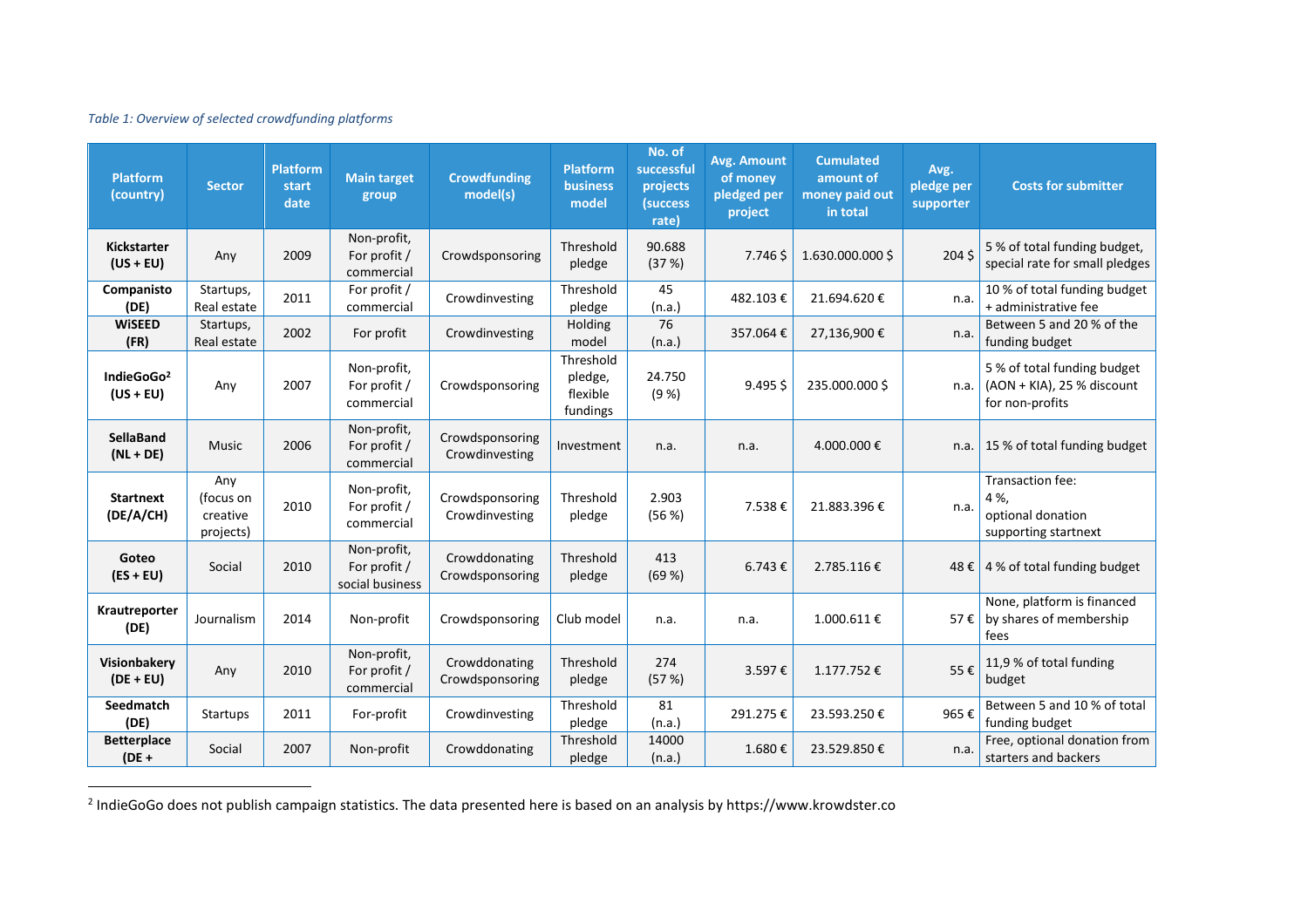| <b>Platform</b><br>(country)  | <b>Sector</b>         | <b>Platform</b><br>start<br>date | <b>Main target</b><br>group               | <b>Crowdfunding</b><br>model(s)                   | <b>Platform</b><br><b>business</b><br>model | No. of<br>successful<br>projects<br>(success)<br>rate) | Avg. Amount<br>of money<br>pledged per<br>project | <b>Cumulated</b><br>amount of<br>money paid out<br>in total | Avg.<br>pledge per<br>supporter | <b>Costs for submitter</b>                                                                                                                                                                                                                     |
|-------------------------------|-----------------------|----------------------------------|-------------------------------------------|---------------------------------------------------|---------------------------------------------|--------------------------------------------------------|---------------------------------------------------|-------------------------------------------------------------|---------------------------------|------------------------------------------------------------------------------------------------------------------------------------------------------------------------------------------------------------------------------------------------|
| worldwide)                    |                       |                                  |                                           |                                                   |                                             |                                                        |                                                   |                                                             |                                 |                                                                                                                                                                                                                                                |
| Wefund<br>(UK)                | Creative<br>projects  | 2010                             | Non-profit,<br>For profit /<br>commercial | Crowdsponsoring                                   | Threshold<br>pledge                         | 398<br>(n.a.)                                          | n.a.                                              | n.a.                                                        | n.a.                            | 5 % of total funding budget                                                                                                                                                                                                                    |
| FundedByMe<br>$(SE + EU)$     | Any                   | 2011                             | For profit /<br>commercial                | Crowdsponsoring<br>Crowdinvesting<br>Crowdlending | Threshold<br>pledge                         | 418<br>(n.a.)                                          | 122.706€                                          | 11.990.155€                                                 | 5.935€                          | 6 % of total funding budget,<br>For equity-based campaigns:<br>8 % of total funding budget +<br>additional fee of €500,<br>For loan-based campaigns:<br>4% of total funding budget +<br>1% administration fee on<br>repayments made to lenders |
| <b>DonorsChoose</b><br>(US)   | Classroom<br>projects | 2000                             | Non-profit                                | Crowddonating                                     | Threshold<br>pledge                         | 596.339<br>(68%)                                       | 706\$                                             | 336.363.918\$                                               | 68\$                            | Free, optional donation from<br>starters and backers                                                                                                                                                                                           |
| Kiva<br>$(US +$<br>worldwide) | Any                   | 2005                             | Non-profit                                | Crowdlending<br>(Micro-lending)                   | Micro-<br>lending<br>model                  | 930.650<br>(99%)                                       | $416\,\frac{1}{2}$                                | 742.269.400 \$                                              | 10 <sup>5</sup>                 | Free, optional donation from<br>starters and backers                                                                                                                                                                                           |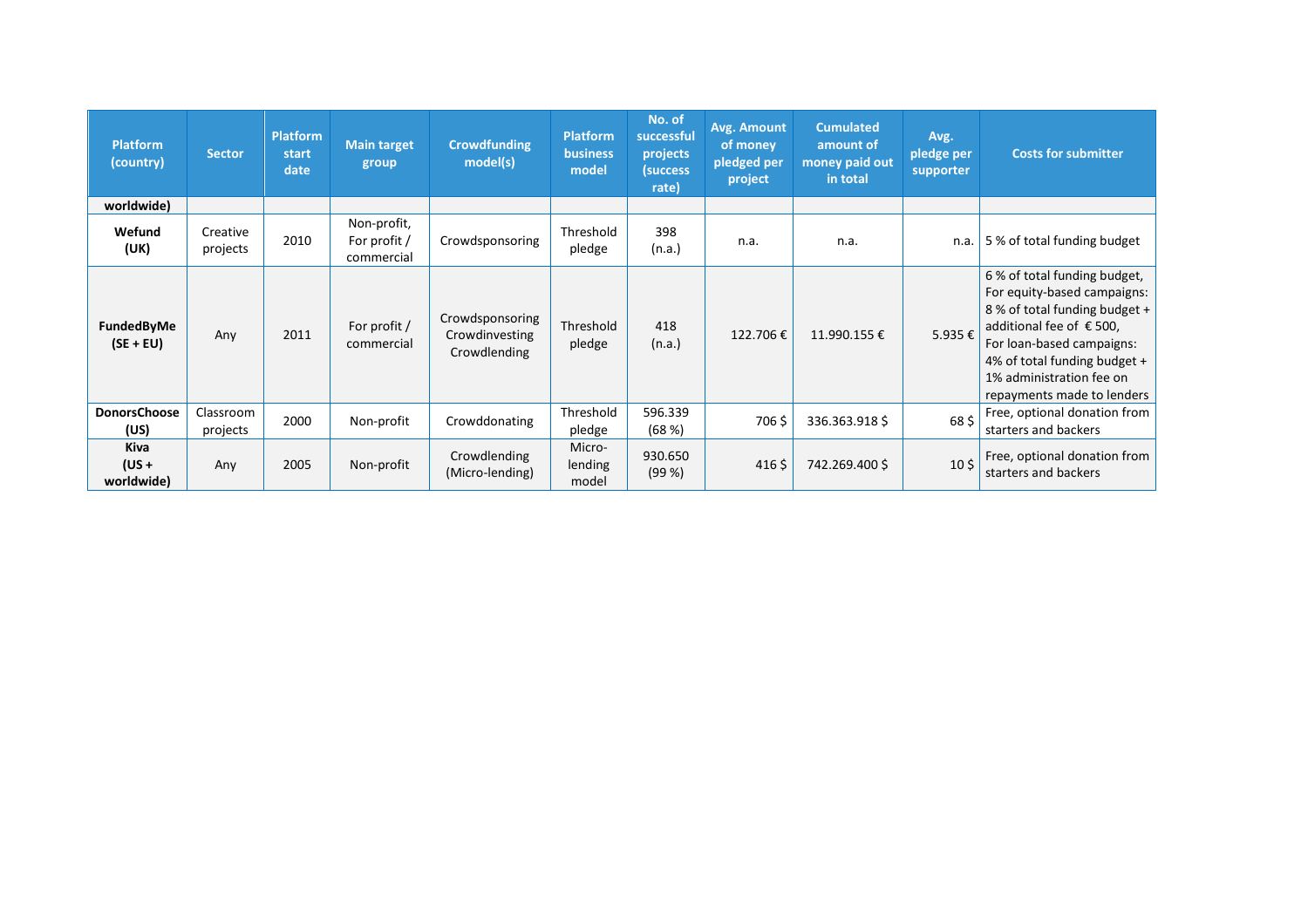



## **3.3 Factors of success**

This chapter examines determinants of success for crowdfunding based on experiences of successfully run crowdfunding projects. Before we present seven successfully concluded projects we start by taking a closer look at data-based literature studies first.



## **3.4 Guidelines for planning and implementing a successful crowdfunding campaign for DSI**

The following eight steps aim to guide you in the process of deciding, whether or not crowdfunding is a funding scheme that is suitable for your venture and if so, to provide guidance in the planning, preparation and running of your crowdfunding campaign. The aim of these guidelines is not to cover every aspect of your campaign in detail, as these details will vary to a large degree depending on the specific nature of your project. Rather this guide aims to support you by structuring the process of your work integrating the knowledge about crowdfunding success criteria. The step-by-step guide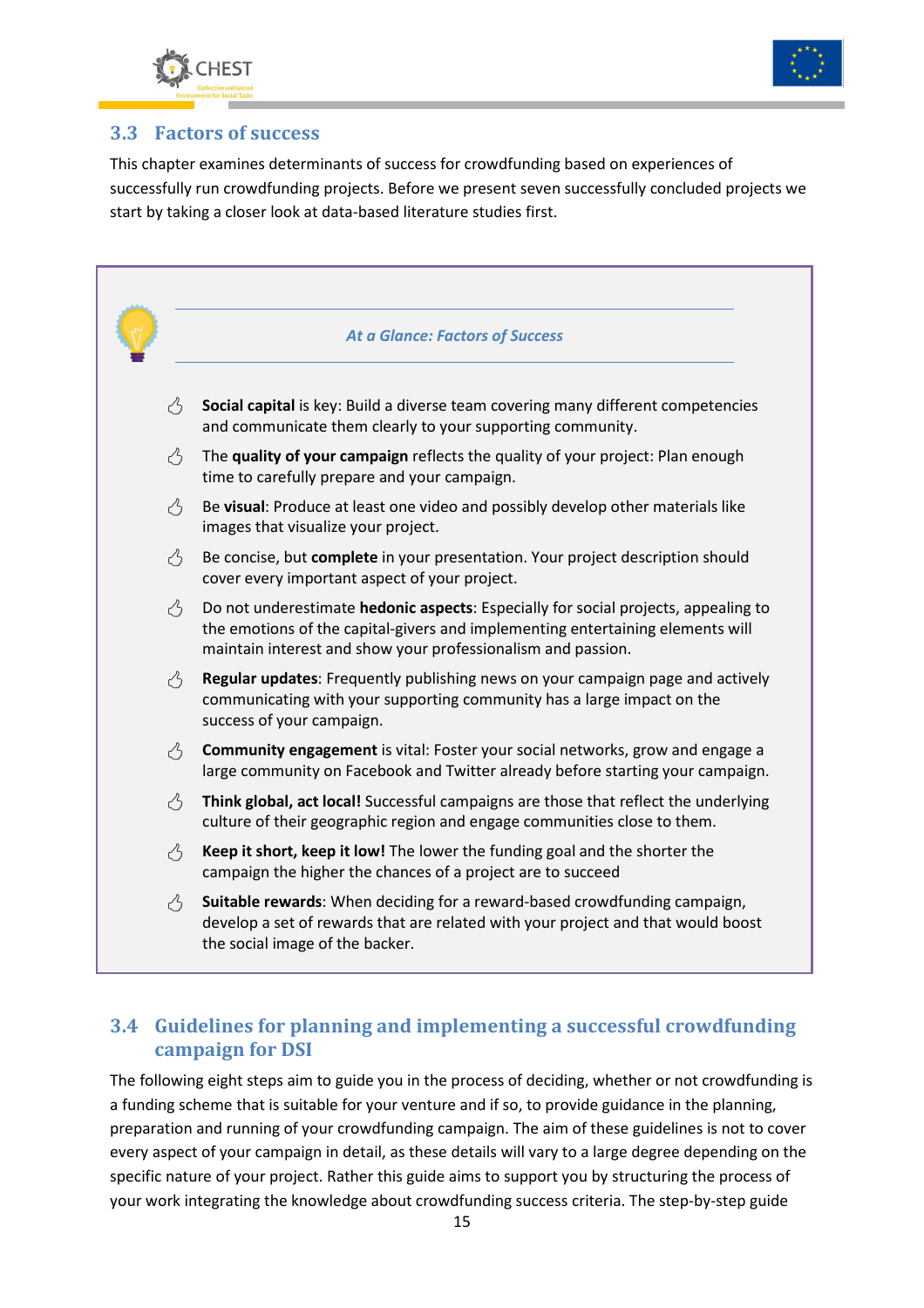



provided in full detail in deliverable D5.2 Best-practice guide for crowd funding will facilitate the process of planning, developing and running a successful crowdfunding campaign for Digital Social Innovations. The following summary aims to provide the key information, tools and checklists for social innovators interested in starting a crowdfunding campaign.

#### **3.4.1 Step 1: Decide if crowdfunding is appropriate for your project**

Crowdfunding is generally a good option for your project if one or more of the following points are met:

- $⊓$  **You can clearly communicate and explain your project's added value.** Projects whose business model or concept cannot be clearly communicated and easily understood by most of the people will probably encounter difficulties in raising money through crowdfunding. People won't pledge money if they cannot immediately understand the added value of the business.
- $\boxed{≤}$  Your project has already a fan community on social networks. Crowdfunding is all about leveraging your existing networks and expanding them. Having, before starting the crowdfunding campaign, a community of fans and followers on social networks will certainly be of great help in raising money and awareness.
- You want to test the market potential of your project. Crowdfunding is also a great market survey tool. By launching and promoting a crowdfunding campaign one can test the market potential the project has, that is if there is a good demand for the solution one is offering. This, eventually, could also come handy when approaching, later on, professional investors, like VCs and business angels.
- $⊓$  **You want to raise capital, but also promote the project.** A well run crowdfunding campaign will not only provide you with funding needed, but also generate a lot of buzz on social network and raise media attention.

### **3.4.2 Step 2: Start your project and test your concept**

Prior to the crowdfunding campaign, develop the social enterprise as far as possible through bootstrapping. This step shows that the project is moving forward and demonstrates that the founders are actively developing the enterprise which suggests that any funding will be fruitful. A very valuable step to maximise your chances for a successful solution and a successful crowdfunding campaign is to carry out an early concept or prototype test with your target groups.



iterative development cycle, it is advisable to carry out such a concept test / prototype evaluation involving your target users as early as possible. There are many different and easy to use techniques available to carry out such early-stage evaluations (user analysis, concept test, etc.) taking place even before a running system is available (using click-demos, mockups or paper) – for example: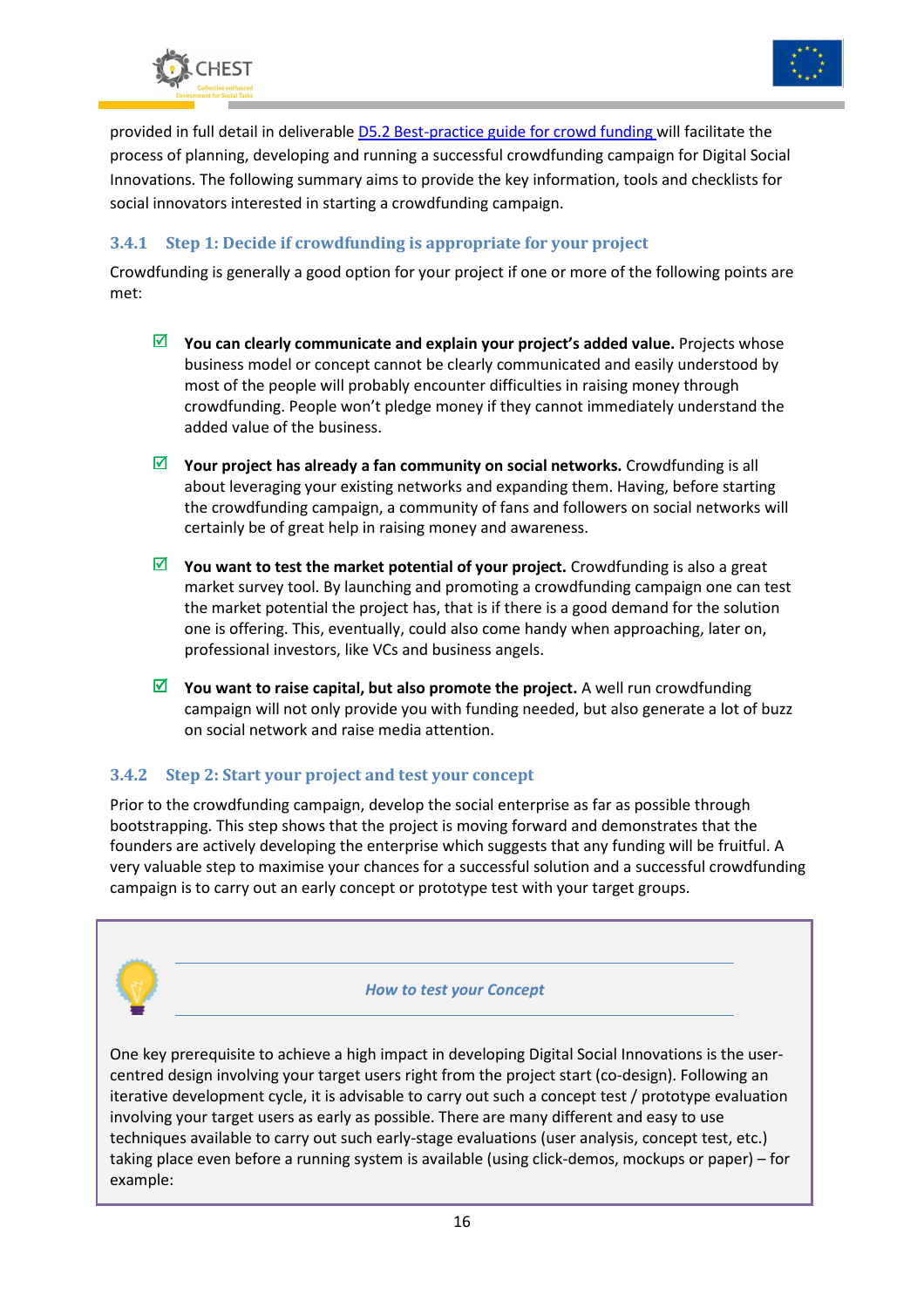



- $\circlearrowleft$  Scenario-based testing
- $\circlearrowleft$  Wizzard-of-Oz prototyping
- $\circlearrowleft$  Paper prototyping
- $\circlearrowleft$  Video prototyping

For possible methods other than the few stated above and further details on how to apply them, see for example *http://www.ucc.ie/hfrg/projects/respect/urmethods/methods.htm*. Choose an applicable methodology and carry out an evaluation/test of your envisioned solution and use its results to refine your concept. A positive side effect of testing your concept with your target group is that this will also contribute to the development of your community (see step 3).

#### **3.4.3 Step 3: Develop awareness of your project and create a community**

The key to crowdfunding or online fundraising is not asking for money. Instead, it is about building and engaging a community of followers. All starters should consistently exploit social media before and during the crowdfunding campaign to advertise the project and signal commitment to the success of the project.



<sup>3</sup> Based on [IND15]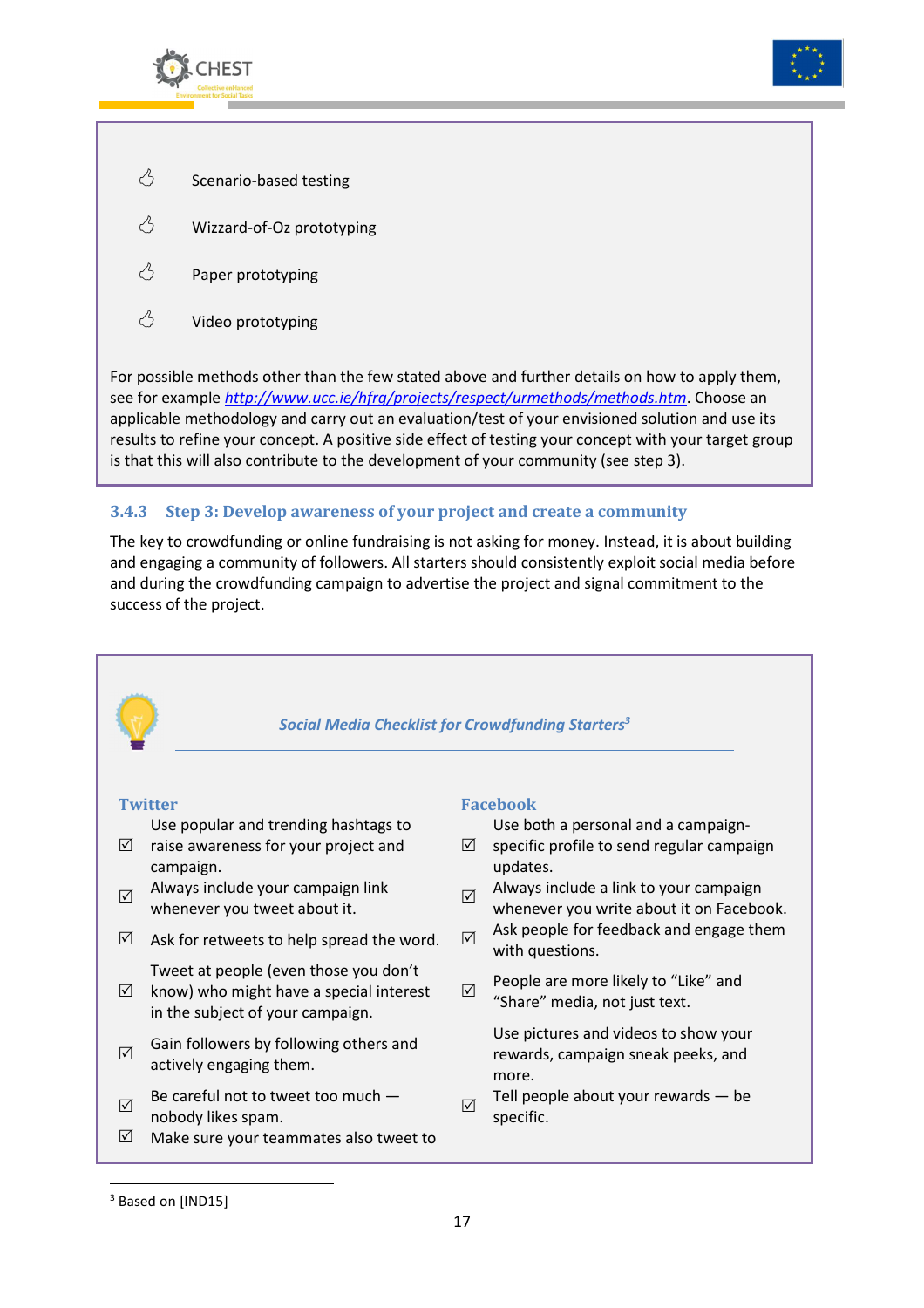



their followers about the campaign.

 $\overline{\vee}$ Tell people about your rewards — be specific.

#### **Instagram Pinterest**

- $\overline{\mathsf{M}}$ Take pictures documenting your<br>campaign journey.
- $\Delta$ Take pictures of events relating to your ⊿<br>project.

Follow others on Instagram who might be

- $\triangledown$ interested in your project or who work in its industry.
- $\boxtimes$  Tag words that relate to your project.  $\boxtimes$
- $\triangledown$ Tag your pictures with a link to your campaign.
- $\sqrt{ }$ Use photos to show your rewards, campaign sneak peeks, and more.

- Use your Pinterest account to build your project's vision and "brand." Pin pictures of your rewards and anything
- else visually interesting that relates to your project.
- $\overline{\vee}$ Pin videos and images that lead back to your campaign.
- Include a campaign link on your profile page.

#### **3.4.4 Step 4: Prepare your campaign**

When you are planning your crowdfunding campaign, having a concrete and specific objective to share with your potential backers is fundamental, because it helps you to calculate and define your goal.

When setting the target goal of your campaign, you should try to keep it as much real as possible. Everyone would love to collect € 50.000 through a crowdfunding campaign, but not every project has the premises to do so. You should consider the issues raised above, your networks -i. e. what type of persons you are connected to – and your funding needs. Estimate a target budget and ask yourself:

#### **GIVEN THE NETWORKS, I AM CONNECTED TO AND THAT I CAN EASILY TAP INTO, WOULD I BE REALISTICALLY ABLE TO REACH THE TARGET BUDGET IN THE SET TIME?**

If the answer is no, you need to re-estimate the goal, if the answer is yes, you can go on. However, always keep it mind that lowering further the target budget may be a very good strategy. In fact, it makes your campaign more achievable and it makes certain you will be able to deliver on your promises. Moreover, a successful campaign has a greater marketing and visibility return than one that did not meet its target.

As a rule of thumb, set your goal so that you can reach 20% of your goal within the first 48 hours from your friends, family and close network. As highlighted in section 3.3, statistics show that once you have surpassed the threshold of 20 %, you are very likely to succeed in getting the rest to fulfil of your funding goal. If it is not possible to reach 20 % within the first 2 days, consider lowering your goal – you can always surpass your goal if you hit it.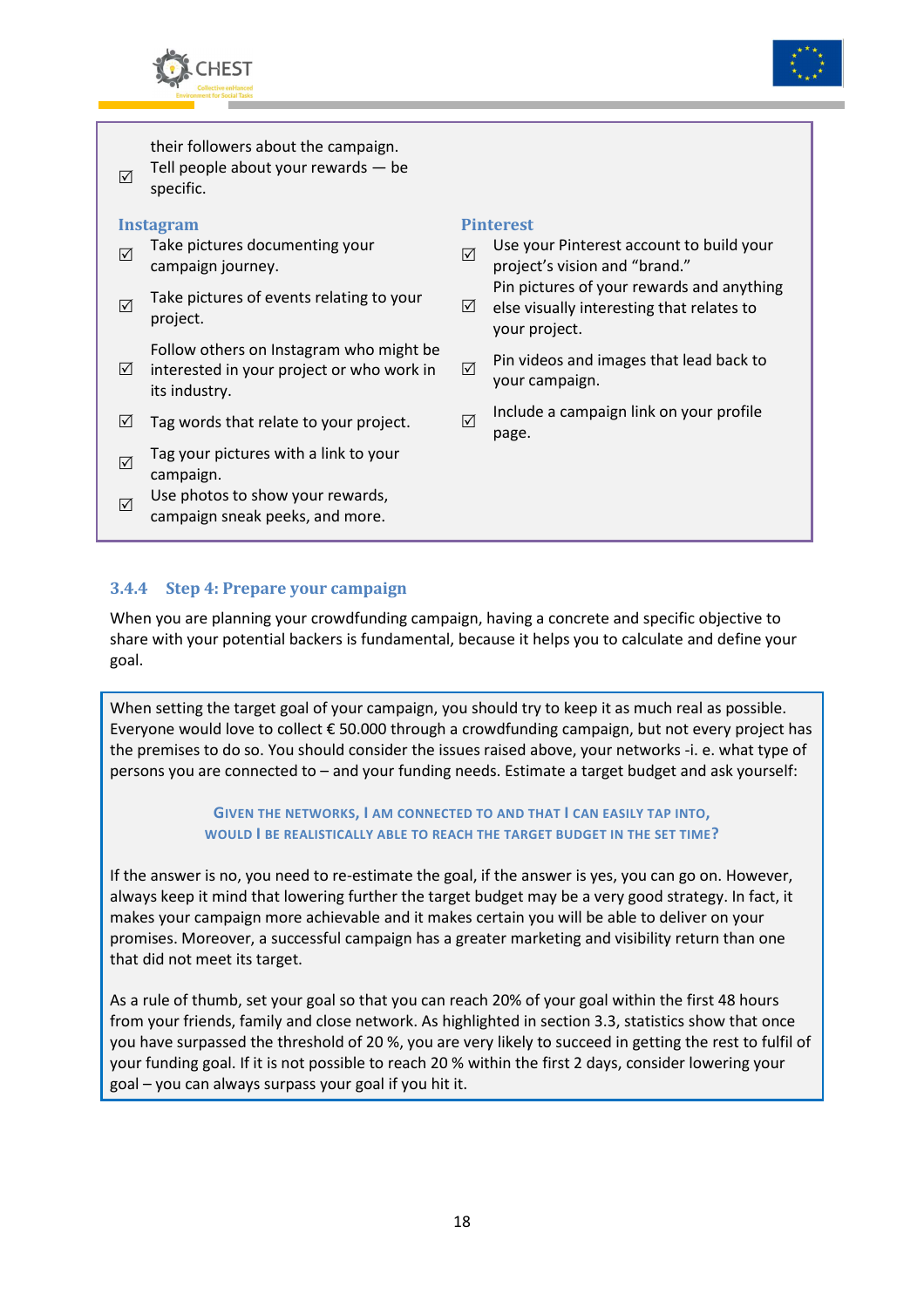



|                      | <b>Choosing your Type of Crowdfunding</b>                                                                                                                                                                                                                                                                                                                                                                                                                                                                                                                                                                                                                                                                                         |
|----------------------|-----------------------------------------------------------------------------------------------------------------------------------------------------------------------------------------------------------------------------------------------------------------------------------------------------------------------------------------------------------------------------------------------------------------------------------------------------------------------------------------------------------------------------------------------------------------------------------------------------------------------------------------------------------------------------------------------------------------------------------|
| Crowd-<br>donating   | If your project is not for profit or if you are supporting a social cause. When there<br>⊻<br>is a social cause at the base of your project, people do not need material rewards<br>in exchange of donations, because, donating, in this case, is just a matter of being<br>altruistic.                                                                                                                                                                                                                                                                                                                                                                                                                                           |
| Crowd-<br>sponsoring | ⊻<br>If you can offer appealing rewards at zero or low costs. When you calculate the<br>target budget you want to raise through crowdfunding you need to take into<br>account the costs associated with the reward production and delivery. Therefore,<br>the less expensive are the reward costs, the better it is for you.                                                                                                                                                                                                                                                                                                                                                                                                      |
|                      | ⊻<br>If you do not want to give away equity capital. If you need capital, but you are not<br>willing to give away equity, reward crowdfunding might be the solution for you. In<br>fact, you are receiving money in exchange of products or services.                                                                                                                                                                                                                                                                                                                                                                                                                                                                             |
|                      | ⊻<br>If you have a tangible product. If you are offering a tangible product, crowdfunding<br>can be an excellent solution for you to raise capital. In fact, reward crowdfunding<br>has proved to work great as a pre-sale tool for hardware products, since the<br>product is offered in exchange of a money pledge that is slightly less of what<br>would be the retail price. Pre-ordering schemes are more successful when the<br>funding needs of the entrepreneur are low and in larger markets for products that<br>can reach a large base of customers. Pre-sale rewards typically require the<br>existence of a prototype at the time of crowdfunding, i.e. the project should be in<br>a rather advanced stage [BEL12]. |
| Crowd-<br>investing  | If you have a potentially profitable and well planned business model. For example,<br>⊻<br>for web entrepreneurs, who lack a tangible product, but may have an interesting<br>business model in mind, equity crowdfunding might be the right choice. Profit-<br>sharing schemes are more likely to be successful when funding needs are high and<br>for products or services that are very specific in nature, are only of use to a narrow<br>set of consumers or the project is in an early stage of development (e.g. prototype<br>development) [BEL12].                                                                                                                                                                        |
|                      | $\sqrt{}$<br>If you do not have access to professional investors. If you have troubles finding a<br>couple of professional investors willing to invest in your project, either because<br>you do not have the right connections to reach them or they are simply not<br>interested in your project, do not give up! You can always try to run a<br>crowdfunding campaign and prove them wrong!                                                                                                                                                                                                                                                                                                                                    |
| Crowd-<br>lending    | $\boxtimes$ If you can prove you are able to pay the loan back. This is particularly important in<br>order to receive a good evaluation that will allow you to get a loan at a<br>competitive cost.                                                                                                                                                                                                                                                                                                                                                                                                                                                                                                                               |
|                      | If you want to exploit the leverage effect.<br>⊻                                                                                                                                                                                                                                                                                                                                                                                                                                                                                                                                                                                                                                                                                  |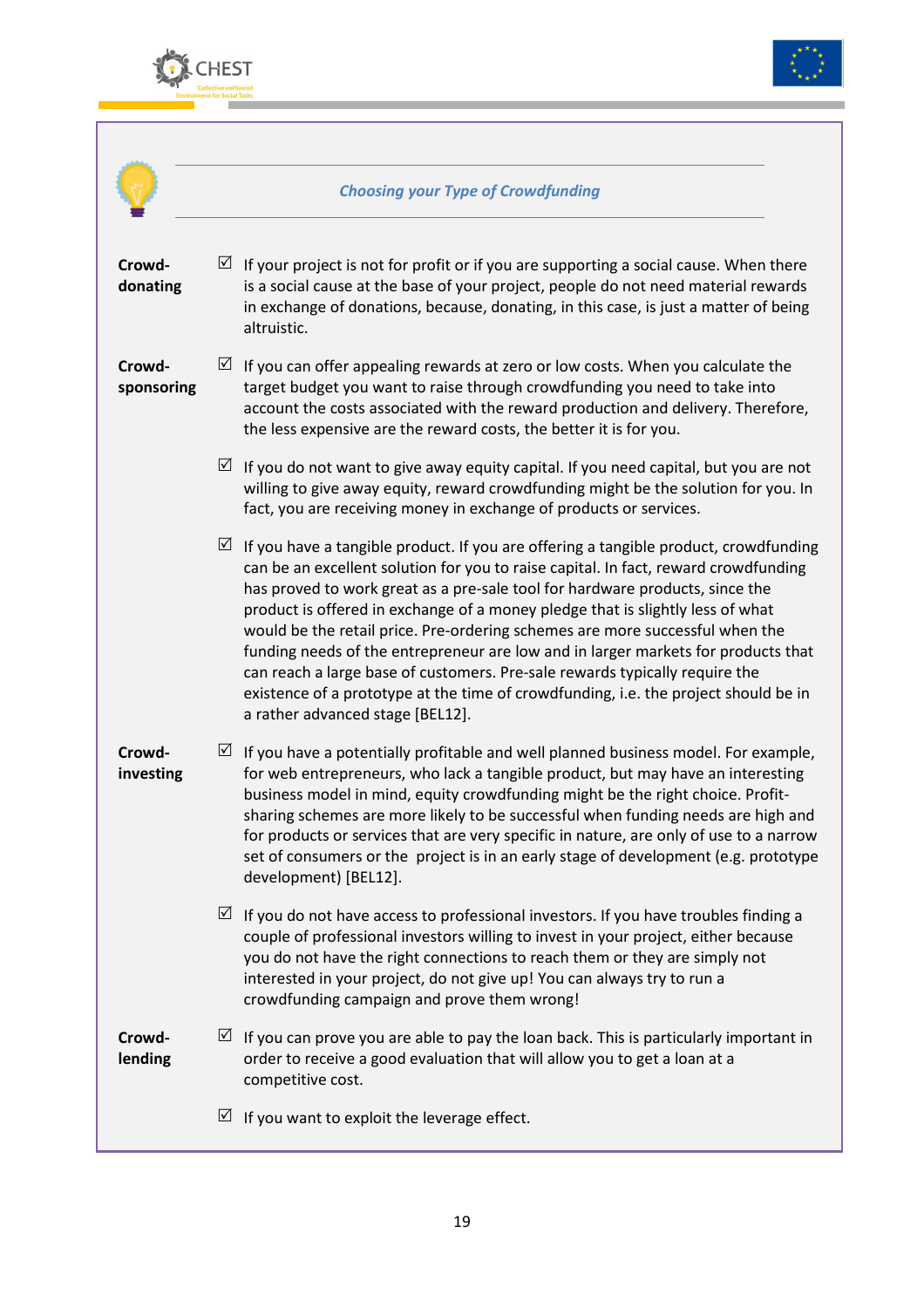



#### *Campaign Building Checklist<sup>4</sup>*

- $\overline{\mathsf{M}}$ Make a short video (1-3 minutes) that expresses you goals and intentions.
- $\triangledown$ The first ten seconds of your video count. First impressions are everything.  $\boxdot$
- $\sqrt{ }$ Star in the video yourself to make it more  $\Box$
- $\triangledown$ Give contributors a sneak peak of your  $\Box$
- $\triangledown$ Use music to set a tone for the video and  $\Box$
- $\triangledown$ Make sure the video is clear and concise  $\Box$ <br>
— visuals help.
	- Invite your audience to join you on your
- $\boxtimes$  journey you're not just asking for money.
- $\Box$  End with a clear call to action.

#### **Rewards Links**

- $\Delta$ Make rewards names and descriptions  $\Box$
- $\triangledown$ Ensure you can fulfil rewards and still complete your project.

Call out the urgency of rewards

- $\overline{\mathsf{M}}$ availability related to the length of your campaign. Use words like "limited edition," "exclusive," and "early-bird." Create rewards that will connect the
- $\Box$  contributor to the project emotionally as well as physically. Consider your rewards pricing strategy —
- $\overline{\vee}$ offer a \$25 rewards and a \$100 reward to incentivize funders with varying disposable incomes.
- $\boxtimes$  cost of shipping or include it in the Make sure to tell contributors to add the
- reward's value if it's a physical good.

#### **Project video Project description – Tell your story**

 $\triangledown$  Put the most important information first.

Tell a compelling story, and keep it short. Break long text into sections with

- headings.
- $\triangledown$  Explain exactly why you are raising money.

 $\Delta$ Share details about yourself, your team, and important events or people that

- shaped your project.
- Build trust with a specific budget breakdown.

Spelling and grammar are important, so be sure to proofread. Include pictures of your rewards in the pitch text. They add personality and help break up lots of copy.

Add links to Facebook, Twitter, and other

 social media channels related to your campaign.

Add links to your business/other website

 — outside links help legitimize your campaign.

 $\overline{a}$ 

<sup>4</sup> Based on [IND15]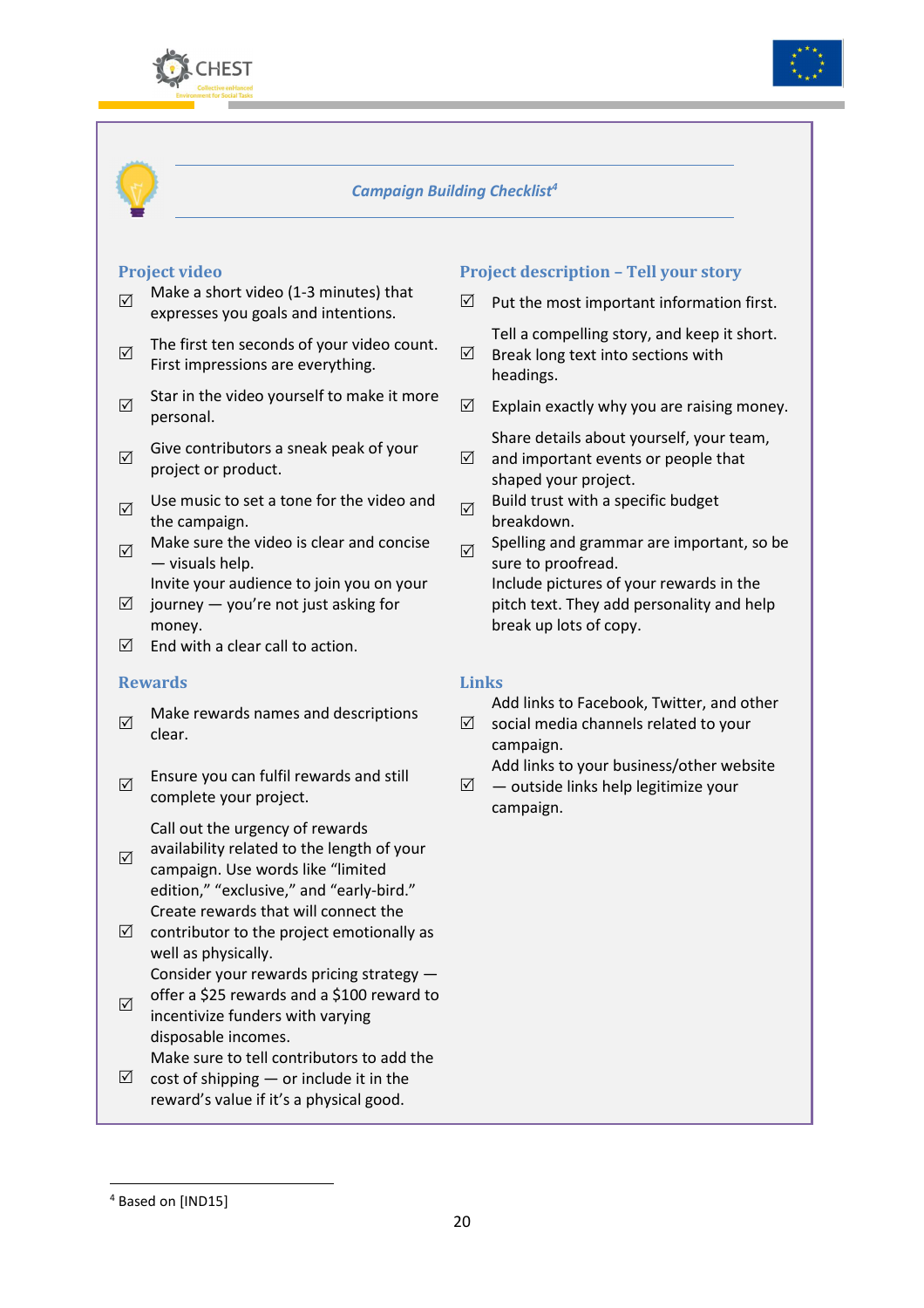



#### **3.4.5 Step 5: Choose a crowdfunding platform**



*At a Glance: Crowdfunding Platforms for Social Causes* 

While a detailed overview of the crowdfunding market and platforms has been provided in section 3.2, the following table provides a snapshot of those platforms that are most suitable for social innovators:

| Platform<br><b>Sector</b> |                    | Main target group                           | Crowdfunding model(s)             | No. of successful<br>projects |
|---------------------------|--------------------|---------------------------------------------|-----------------------------------|-------------------------------|
| Kickstarter               | Any                | Non-profit,<br>For profit / commercial      | Crowdsponsoring                   | 90.688                        |
| <b>IndieGoGo</b>          | Any                | Non-profit,<br>For profit / commercial      | Crowdsponsoring                   | 24.750                        |
| <b>Startnext</b>          | Creative projects  | Non-profit,<br>For profit / commercial      | Crowdsponsoring<br>Crowdinvesting | 2.903                         |
| Social<br>Goteo           |                    | Non-profit,<br>For profit / social business | Crowddonating<br>Crowdsponsoring  | 413                           |
| Krautreporter             | Journalism         | Non-profit                                  | Crowdsponsoring                   | n.a.                          |
| <b>Visionbakery</b>       | Any                | Non-profit,<br>For profit / commercial      | Crowddonating<br>Crowdsponsoring  | 274                           |
| <b>Betterplace</b>        | Social             | Non-profit                                  | Crowddonating                     | 14.000                        |
| Wefund                    | Creative projects  | Non-profit,<br>For profit / commercial      | Crowdsponsoring                   | 398                           |
| <b>DonorsChoose</b>       | Classroom projects | Non-profit                                  | Crowddonating                     | 596.339                       |
| <b>Kiva</b>               | Any                | Non-profit                                  | Crowdlending<br>(Micro-lending)   | 930.650                       |

#### **3.4.6 Step 6: Design the crowdfunding campaign on the platform**

This step involves making a pitch for your social enterprise. This includes explaining how the enterprise will address a social or environmental issue and how the activity will generate income to sustain itself. When using reward-based crowdfunding, you have to produce a good contributionreward layout that will incentivise small funders and those with greater resources to contribute. This means offering a wide range of possible contributions in exchange for rewards that match each one of the possible contributions.



acknowledgment on social media, to high-end gifts or recognition by the organization.

 $\overline{a}$ 

<sup>&</sup>lt;sup>5</sup> Based on [CAU15]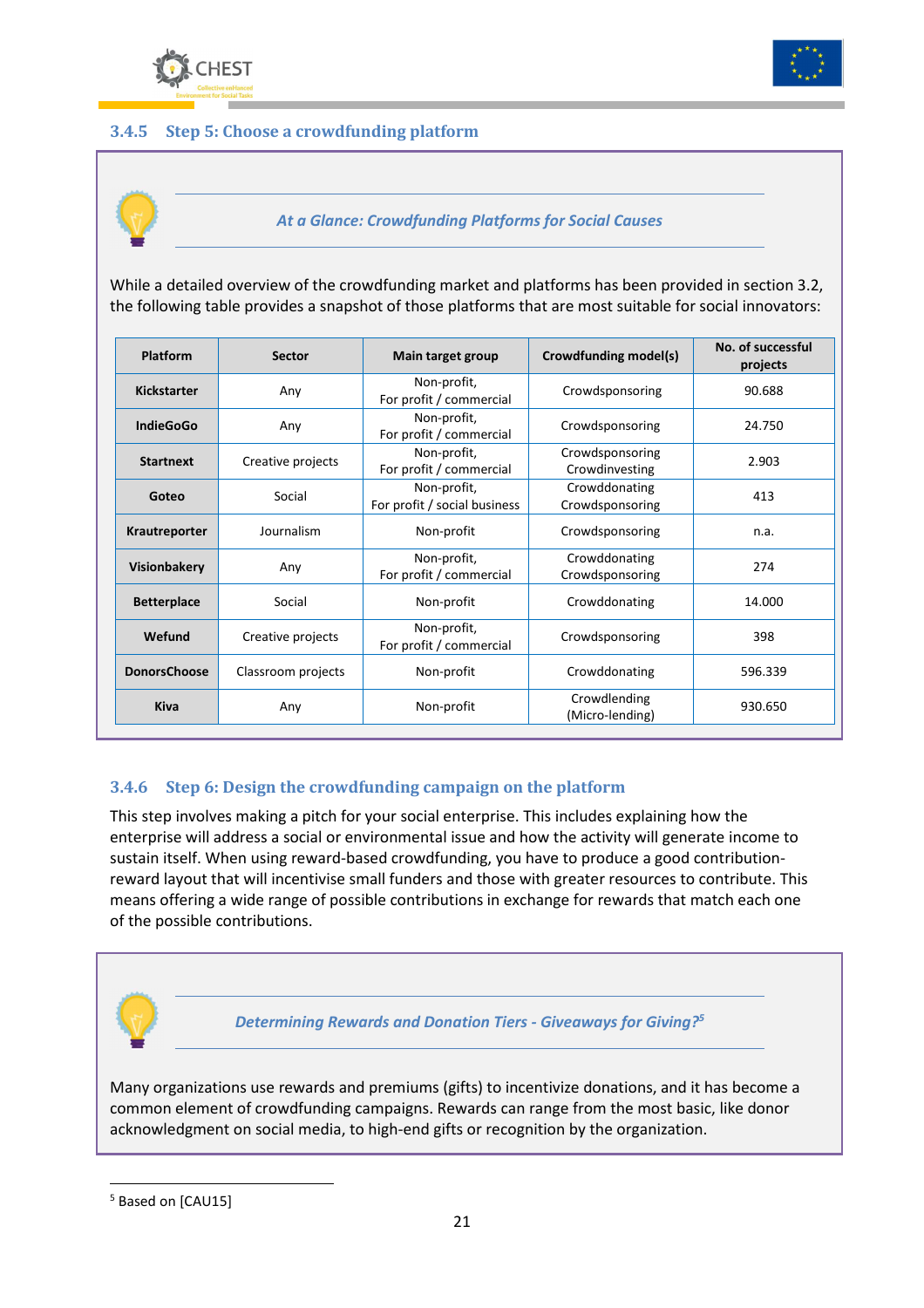



## - **Surprise them!**

Everyone loves an unexpected gift or note of thanks. Think about going beyond the standard automated email thank you and mailing a handwritten note, or sending a gift after the donation has been completed.

## - **Align with your mission**

If you really want to give your donors a gift, pick something that fits your purpose. Examples: a dog bandana or collar if you are an animal shelter, a personalized or branded notebook if you're an educational organization, or a recipe guide made by your team if you work on food and hunger issues.

## - **People, not premiums**

Think about what you would want from a non-profit you support, and choose something that creates a deeper connection with your donors. For instance, an exclusive conference call with the Executive Director, or a special note from someone who was affected by the campaign.

Another popular feature of crowdfunding is using donation tiers to provide several options of giving for a campaign. It removes the guesswork for the donors, but also gives you a chance to tie your goals more specifically to your mission, giving the donor a better handle on what they are supporting. To determine the donation tiers for your campaign, take a look at your total fundraising goal, what the funds will be used for, and what it will take to get there. Each campaign will be different, so your tiers may vary from one project to the next.



<sup>&</sup>lt;sup>6</sup> Based on http://www.eurocrowd.org/2014/07/shoot-great-crowdfunding-video/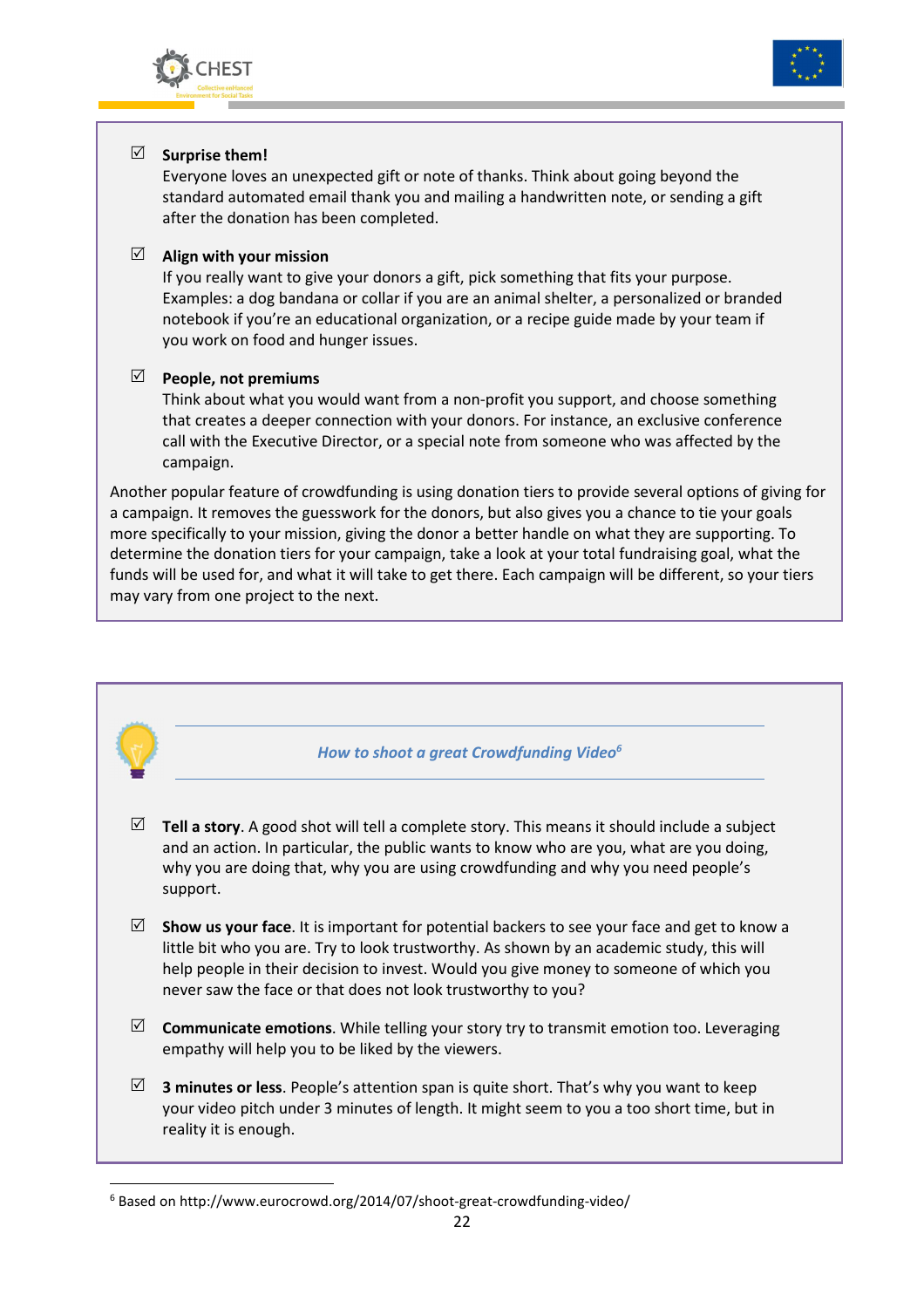



- $\Box$  **Always say thank you**. Sometimes people give it for granted, but it is really not. Saying thank you at the end of your video will be appreciated even by those people that do not pledge any money, but who take time to watch the video until the end.
- $\Box$  Use a stool. To have a more quality shooting, it is advisable to use a tripod to get more stable images. In case you do not have it, use a kitchen stool!
- $\boxtimes$  **Put some background sound**. To obtain a great effect, select an audio track to use as background sound. You can check the internet for websites that offer royalties free sound files.
- $\Box$  **Edit it to make it look a seamless final product**. If you do not have any experience in editing, what you have to do is using straight cuts, that is no corny transitions between clips. You can check the Internet for websites that offer low cost editing software.
- $\Box$  **Make it fun**. Always remember that the video must not be boring. Once you have it, ask for feedback to your friends to see if they find it boring and how it can be improved.

#### **3.4.7 Step 7: Launch and manage your campaign**



#### **3.4.8 Step 8: Stay informative after your campaign ends**

Keep your contributors well-informed about the status of their rewards — people are surprisingly patient as long as they know they'll have to wait and that you're making progress (even if there are unexpected delays). Maintain relationships and communication with your contributors and followers through your social channels and your website or blog. Be ready to implement your budget wisely. A number of online services can help you efficiently fulfil the rewards. Especially for crowdfunding campaigns with a social cause it is vital to keep your backers and your wider community informed about the progress you are making with your project. Be transparent about the usage of the funds raised and about the course of your project. Wherever possible, involve your community in the development of your project (see step 2). Take a moment to think about what went well and what could be improved—you can use this knowledge to make your next campaign even more successful.